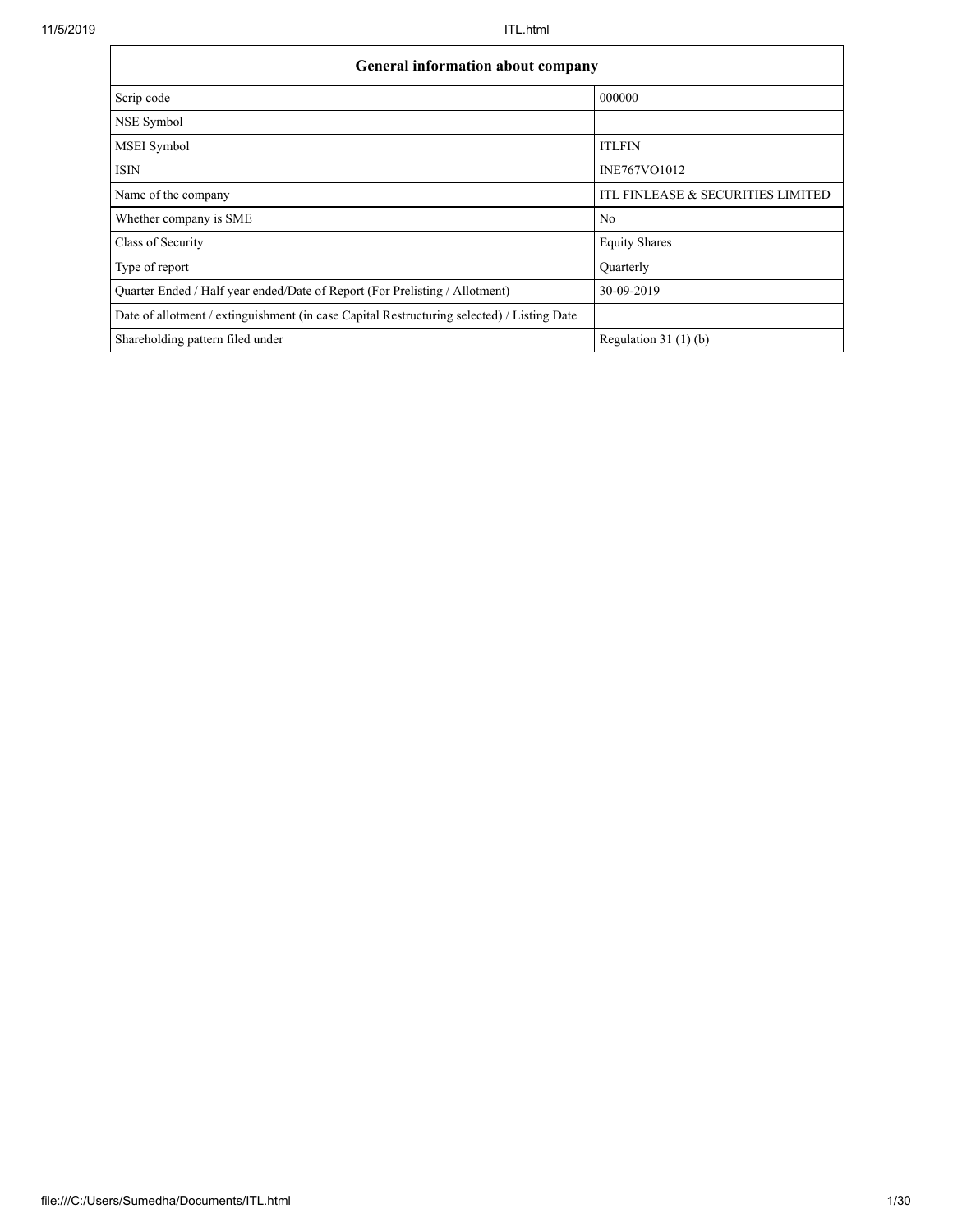|                       | <b>Declaration</b>                                                                        |                |                                |                       |                             |
|-----------------------|-------------------------------------------------------------------------------------------|----------------|--------------------------------|-----------------------|-----------------------------|
| Sr.<br>N <sub>0</sub> | Particular                                                                                | Yes/No         | Promoter and<br>Promoter Group | Public<br>shareholder | Non Promoter-<br>Non Public |
| $\mathbf{1}$          | Whether the Listed Entity has issued any partly paid up shares?                           | N <sub>0</sub> | N <sub>0</sub>                 | N <sub>0</sub>        | N <sub>0</sub>              |
| 2                     | Whether the Listed Entity has issued any Convertible Securities<br>?                      | N <sub>0</sub> | N <sub>0</sub>                 | N <sub>0</sub>        | N <sub>0</sub>              |
| $\overline{3}$        | Whether the Listed Entity has issued any Warrants?                                        | N <sub>0</sub> | N <sub>0</sub>                 | N <sub>0</sub>        | N <sub>0</sub>              |
| $\overline{4}$        | Whether the Listed Entity has any shares against which<br>depository receipts are issued? | No             | N <sub>0</sub>                 | N <sub>0</sub>        | N <sub>0</sub>              |
| 5                     | Whether the Listed Entity has any shares in locked-in?                                    | No             | N <sub>0</sub>                 | N <sub>0</sub>        | N <sub>0</sub>              |
| 6                     | Whether any shares held by promoters are pledge or otherwise<br>encumbered?               | N <sub>0</sub> | N <sub>0</sub>                 |                       |                             |
| $7\phantom{.0}$       | Whether company has equity shares with differential voting<br>rights?                     | N <sub>0</sub> | N <sub>0</sub>                 | N <sub>0</sub>        | N <sub>0</sub>              |
| 8                     | Whether the listed entity has any significant beneficial owner?                           | N <sub>0</sub> |                                |                       |                             |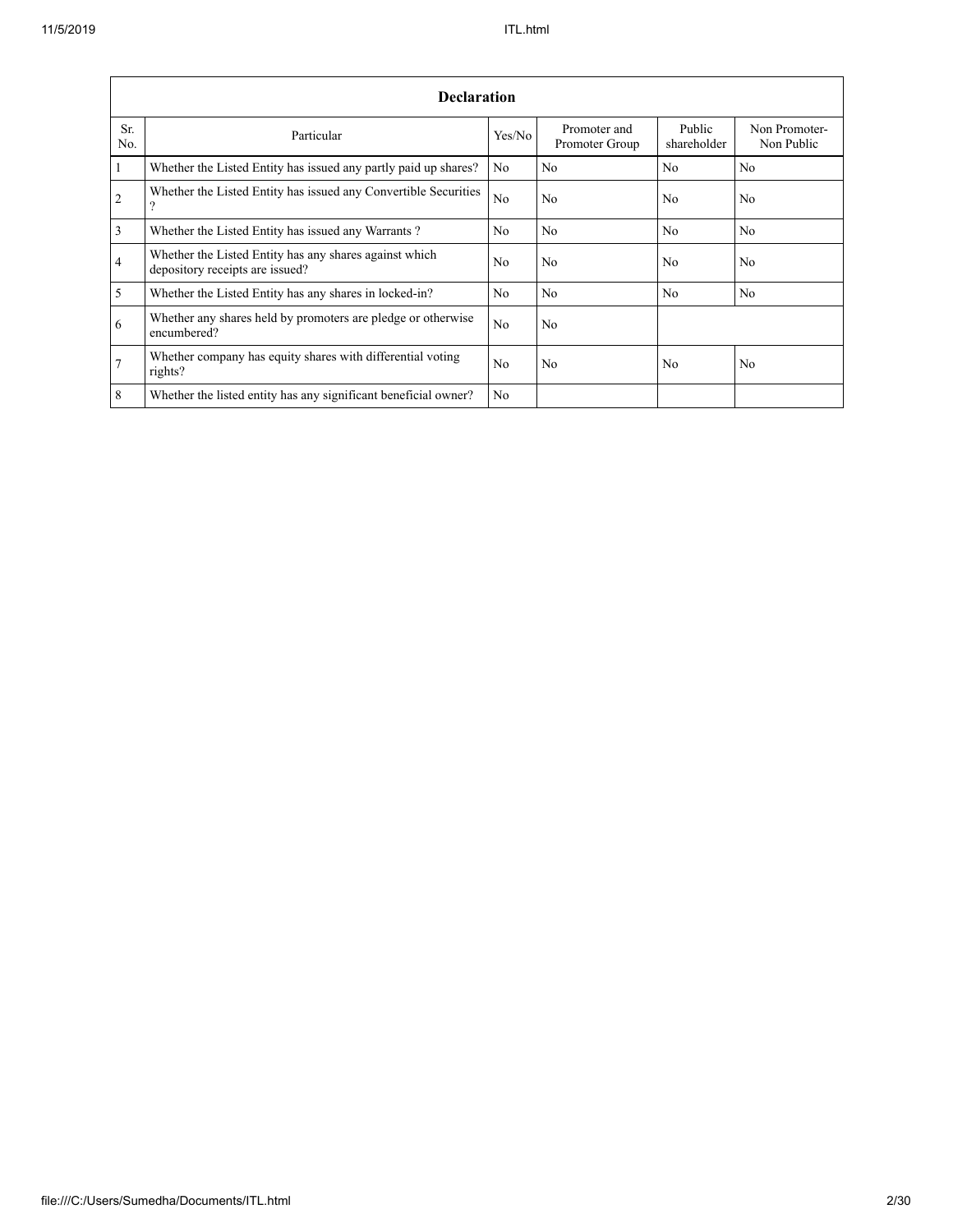|                 | Category                                  | Nos. Of      | No. of<br>fully paid  | No. Of<br>Partly  | No. Of<br>shares         | Total nos.<br>shares         | Shareholding as a<br>% of total no. of   | class of securities (IX) |               | Number of Voting Rights held in each |                     |
|-----------------|-------------------------------------------|--------------|-----------------------|-------------------|--------------------------|------------------------------|------------------------------------------|--------------------------|---------------|--------------------------------------|---------------------|
| Category<br>(I) | of<br>shareholder                         | shareholders | up equity             | paid-up<br>equity | underlying<br>Depository | held (VII)                   | shares (calculated<br>as per SCRR, 1957) |                          |               | No of Voting (XIV) Rights            | Total as a          |
|                 | (II)                                      | (III)        | shares<br>held $(IV)$ | shares<br>held(V) | Receipts<br>(VI)         | $= (IV) +$<br>$(V)$ + $(VI)$ | (VIII) As a % of<br>$(A+B+C2)$           | Class<br>eg: $X$         | Class<br>eg:y | Total                                | $%$ of<br>$(A+B+C)$ |
| (A)             | Promoter<br>&<br>Promoter<br>Group        | 43           | 2867290               |                   |                          | 2867290                      | 60.55                                    | 2867290                  |               | 2867290                              | 60.55               |
| (B)             | Public                                    | 380          | 1868010               |                   |                          | 1868010                      | 39.45                                    | 1868010                  |               | 1868010                              | 39.45               |
| (C)             | Non<br>Promoter-<br>Non Public            |              |                       |                   |                          |                              |                                          |                          |               |                                      |                     |
| (C1)            | <b>Shares</b><br>underlying<br><b>DRs</b> |              |                       |                   |                          |                              |                                          |                          |               |                                      |                     |
| (C2)            | Shares held<br>by<br>Employee<br>Trusts   |              |                       |                   |                          |                              |                                          |                          |               |                                      |                     |
|                 | Total                                     | 423          | 4735300               |                   |                          | 4735300                      | 100                                      | 4735300                  |               | 4735300                              | 100                 |

# **Table I - Summary Statement holding of specified securities**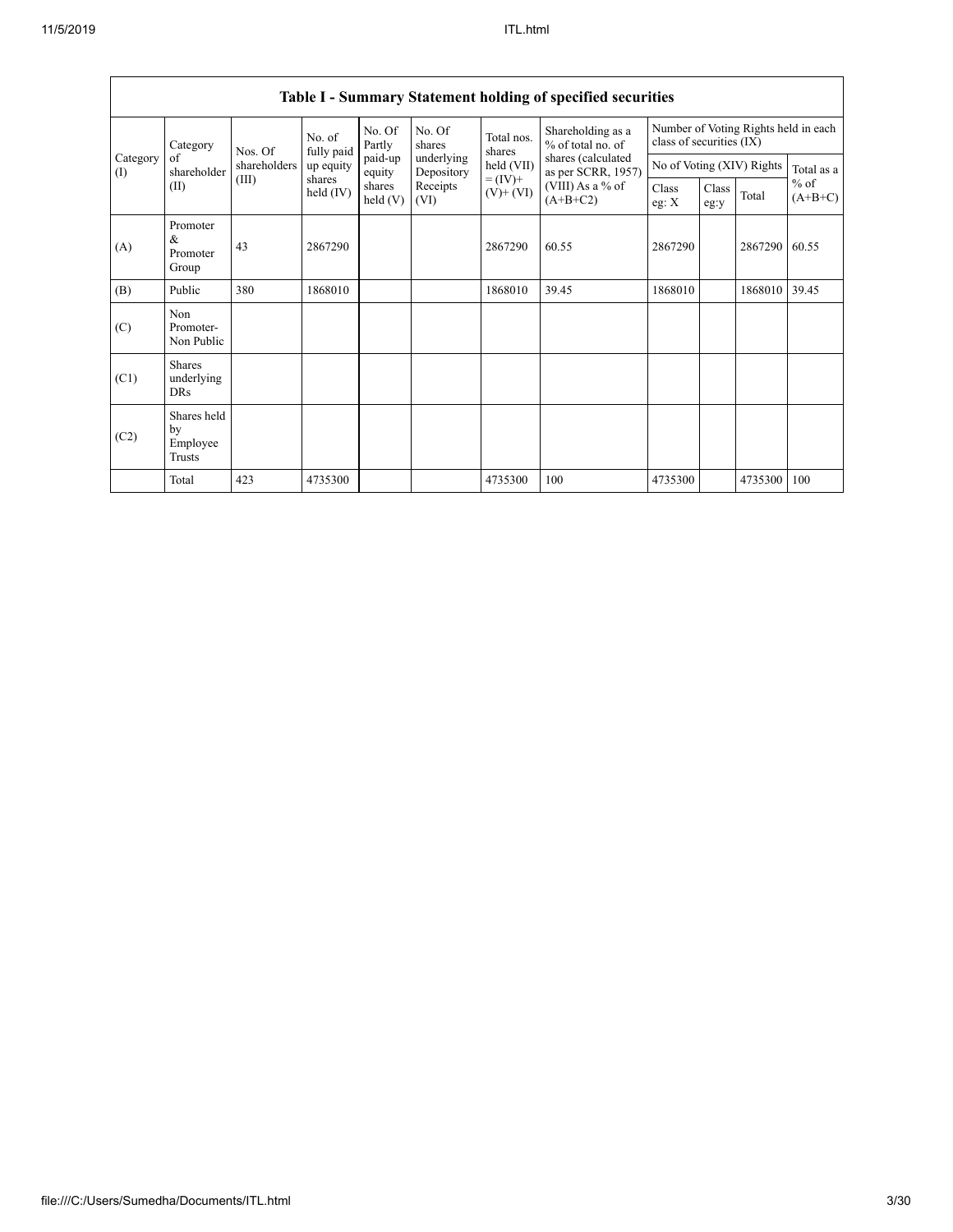|          |                                           |                                                 |                                    |                                                           | Table I - Summary Statement holding of specified securities                                |            |                                                  |                         |                                                         |                                       |
|----------|-------------------------------------------|-------------------------------------------------|------------------------------------|-----------------------------------------------------------|--------------------------------------------------------------------------------------------|------------|--------------------------------------------------|-------------------------|---------------------------------------------------------|---------------------------------------|
| Category | Category<br>of                            | No. Of<br>Shares<br>Underlying                  | No. of<br>Shares<br>Underlying     | No. Of Shares<br>Underlying<br>Outstanding<br>convertible | Shareholding, as a %<br>assuming full<br>conversion of<br>convertible securities (         |            | Number of<br>Locked in<br>shares (XII)           | <b>Shares</b><br>(XIII) | Number of<br>pledged or<br>otherwise<br>encumbered      | Number of<br>equity shares<br>held in |
| (I)      | shareholder<br>(II)                       | Outstanding<br>convertible<br>securities<br>(X) | Outstanding<br>Warrants<br>$(X_i)$ | securities and<br>No. Of<br>Warrants (Xi)<br>(a)          | as a percentage of<br>diluted share capital)<br>$(XI) = (VII)+(X) As a %$<br>of $(A+B+C2)$ | No.<br>(a) | As a<br>$%$ of<br>total<br>Shares<br>held<br>(b) | No.<br>(a)              | As a<br>$%$ of<br>total<br><b>Shares</b><br>held<br>(b) | dematerialized<br>form $(XIV)$        |
| (A)      | Promoter<br>&<br>Promoter<br>Group        |                                                 |                                    |                                                           | 60.55                                                                                      |            |                                                  |                         |                                                         | 2862190                               |
| (B)      | Public                                    |                                                 |                                    |                                                           | 39.45                                                                                      |            |                                                  |                         |                                                         | 573700                                |
| (C)      | Non<br>Promoter-<br>Non Public            |                                                 |                                    |                                                           |                                                                                            |            |                                                  |                         |                                                         |                                       |
| (C1)     | <b>Shares</b><br>underlying<br><b>DRs</b> |                                                 |                                    |                                                           |                                                                                            |            |                                                  |                         |                                                         |                                       |
| (C2)     | Shares held<br>by<br>Employee<br>Trusts   |                                                 |                                    |                                                           |                                                                                            |            |                                                  |                         |                                                         |                                       |
|          | Total                                     |                                                 |                                    |                                                           | 100                                                                                        |            |                                                  |                         |                                                         | 3435890                               |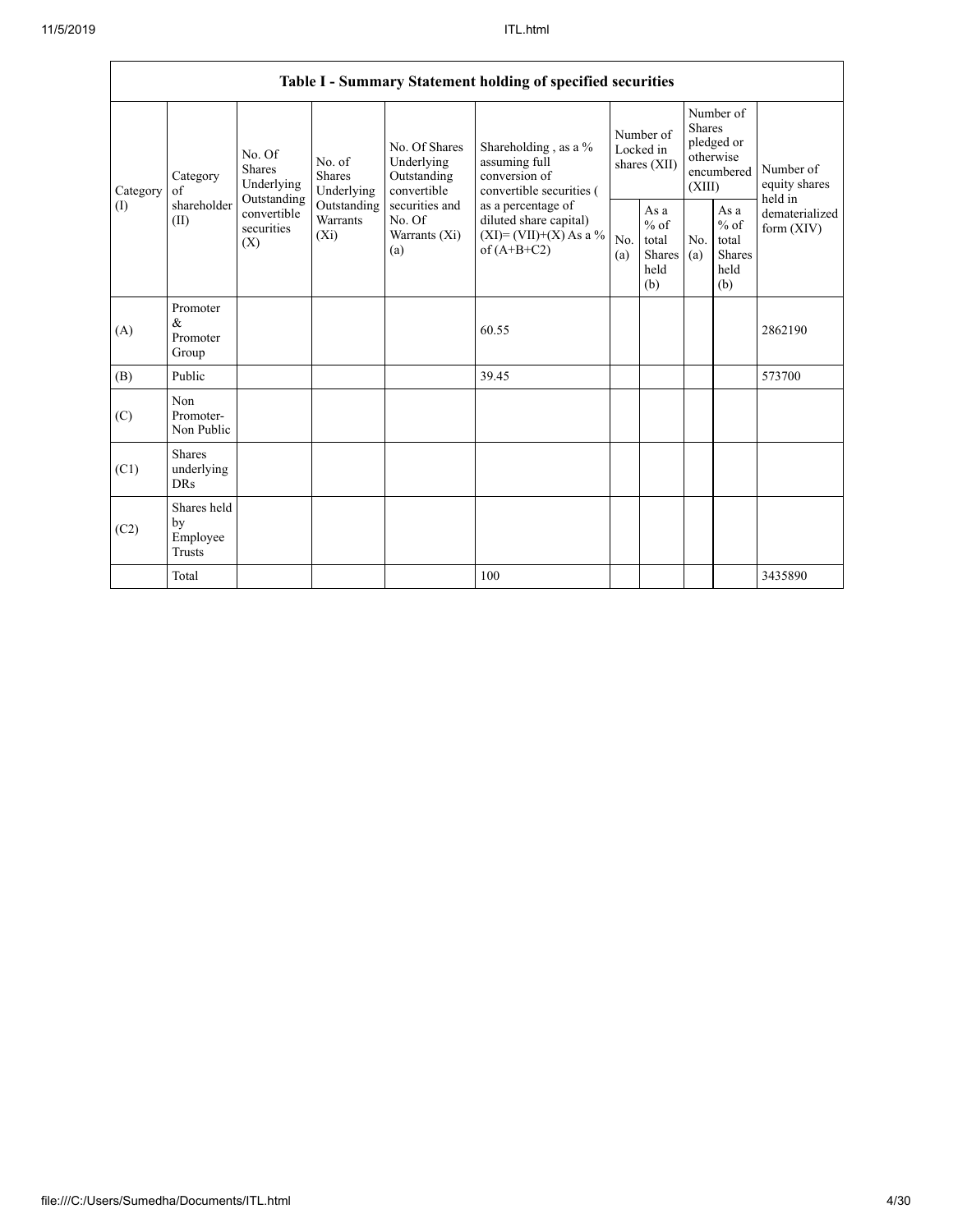|                                                                                             | Table II - Statement showing shareholding pattern of the Promoter and Promoter Group                                 |                         |                            |                       |                                    |                             |                                              |                                                                  |               |         |                                 |  |
|---------------------------------------------------------------------------------------------|----------------------------------------------------------------------------------------------------------------------|-------------------------|----------------------------|-----------------------|------------------------------------|-----------------------------|----------------------------------------------|------------------------------------------------------------------|---------------|---------|---------------------------------|--|
|                                                                                             |                                                                                                                      |                         | No. of                     | No. Of<br>Partly      | No. Of                             | Total<br>nos.               | Shareholding<br>as a % of total              | Number of Voting Rights held in<br>each class of securities (IX) |               |         |                                 |  |
| Sr.                                                                                         | Category & Name<br>of the                                                                                            | Nos. Of<br>shareholders | fully<br>paid up<br>equity | paid-<br>up<br>equity | shares<br>underlying<br>Depository | shares<br>held<br>$(VII) =$ | no. of shares<br>(calculated as<br>per SCRR, | No of Voting (XIV) Rights                                        |               |         | Total<br>as a %                 |  |
|                                                                                             | Shareholders (I)                                                                                                     | (III)                   | shares<br>held<br>(IV)     | shares<br>held<br>(V) | Receipts<br>(VI)                   | $(IV)+$<br>$(V)$ +<br>(VI)  | 1957) (VIII)<br>As a % of<br>$(A+B+C2)$      | Class eg:<br>Χ                                                   | Class<br>eg:y | Total   | of<br>Total<br>Voting<br>rights |  |
| $\boldsymbol{\rm{A}}$                                                                       | Table II - Statement showing shareholding pattern of the Promoter and Promoter Group                                 |                         |                            |                       |                                    |                             |                                              |                                                                  |               |         |                                 |  |
| (1)                                                                                         | Indian                                                                                                               |                         |                            |                       |                                    |                             |                                              |                                                                  |               |         |                                 |  |
| (a)                                                                                         | Individuals/Hindu<br>undivided Family                                                                                | 33                      | 1652290                    |                       |                                    | 1652290                     | 34.89                                        | 1652290                                                          |               | 1652290 | 34.89                           |  |
| (d)                                                                                         | Any Other<br>(specify)                                                                                               | 10                      | 1215000                    |                       |                                    | 1215000                     | 25.66                                        | 1215000                                                          |               | 1215000 | 25.66                           |  |
| Sub-Total (A)<br>(1)                                                                        |                                                                                                                      | 43                      | 2867290                    |                       |                                    | 2867290                     | 60.55                                        | 2867290                                                          |               | 2867290 | 60.55                           |  |
| (2)                                                                                         | Foreign                                                                                                              |                         |                            |                       |                                    |                             |                                              |                                                                  |               |         |                                 |  |
| Total<br>Shareholding<br>of Promoter<br>and Promoter<br>Group $(A)=$<br>$(A)(1)+(A)$<br>(2) |                                                                                                                      | 43                      | 2867290                    |                       |                                    | 2867290                     | 60.55                                        | 2867290                                                          |               | 2867290 | 60.55                           |  |
| B                                                                                           | Table III - Statement showing shareholding pattern of the Public shareholder                                         |                         |                            |                       |                                    |                             |                                              |                                                                  |               |         |                                 |  |
| (1)                                                                                         | Institutions                                                                                                         |                         |                            |                       |                                    |                             |                                              |                                                                  |               |         |                                 |  |
| (3)                                                                                         | Non-institutions                                                                                                     |                         |                            |                       |                                    |                             |                                              |                                                                  |               |         |                                 |  |
| (a(i))                                                                                      | Individuals -<br>i.Individual<br>shareholders<br>holding nominal<br>share capital up to<br>Rs. 2 lakhs.              | 349                     | 694080                     |                       |                                    | 694080                      | 14.66                                        | 694080                                                           |               | 694080  | 14.66                           |  |
| (a(ii))                                                                                     | Individuals - ii.<br>Individual<br>shareholders<br>holding nominal<br>share capital in<br>excess of $Rs.2$<br>lakhs. | 13                      | 711830                     |                       |                                    | 711830                      | 15.03                                        | 711830                                                           |               | 711830  | 15.03                           |  |
| (e)                                                                                         | Any Other<br>(specify)                                                                                               | 18                      | 462100                     |                       |                                    | 462100                      | 9.76                                         | 462100                                                           |               | 462100  | 9.76                            |  |
| Sub-Total (B)<br>(3)                                                                        |                                                                                                                      | 380                     | 1868010                    |                       |                                    | 1868010                     | 39.45                                        | 1868010                                                          |               | 1868010 | 39.45                           |  |
| <b>Total Public</b><br>Shareholding<br>$(B)= (B)(1) +$<br>$(B)(2)+(B)(3)$                   |                                                                                                                      | 380                     | 1868010                    |                       |                                    | 1868010                     | 39.45                                        | 1868010                                                          |               | 1868010 | 39.45                           |  |
| ${\bf C}$                                                                                   | Table IV - Statement showing shareholding pattern of the Non Promoter- Non Public shareholder                        |                         |                            |                       |                                    |                             |                                              |                                                                  |               |         |                                 |  |
| Total (<br>$A+B+C2$ )                                                                       |                                                                                                                      | 423                     | 4735300                    |                       |                                    | 4735300                     | 100                                          | 4735300                                                          |               | 4735300 | 100                             |  |
| Total<br>$(A+B+C)$                                                                          |                                                                                                                      | 423                     | 4735300                    |                       |                                    | 4735300                     | 100                                          | 4735300                                                          |               | 4735300 | 100                             |  |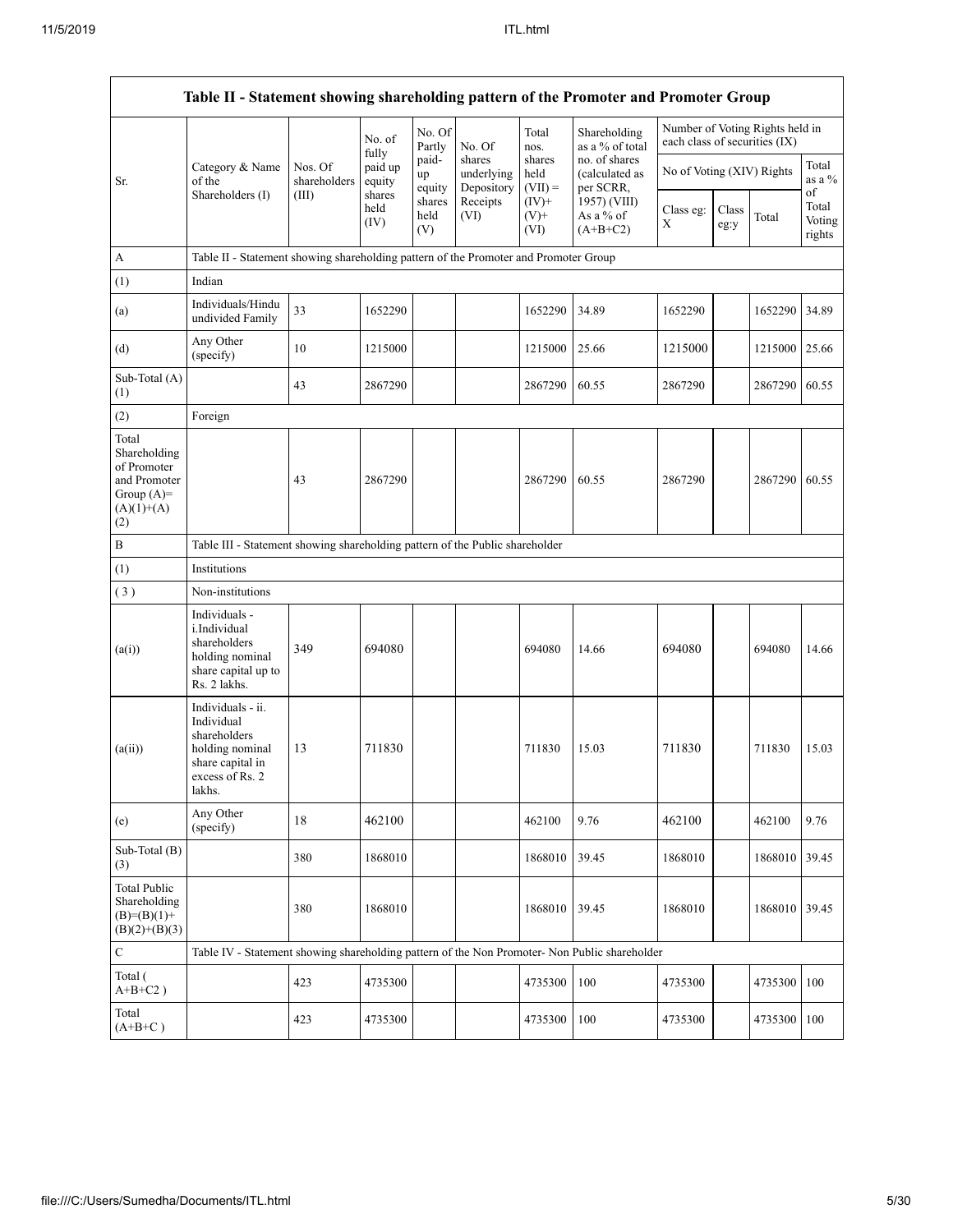|                                                                                         |                                                                                                     |                         |                                                                 | Table II - Statement showing shareholding pattern of the Promoter and Promoter Group                                 |            |                                                  |            |                                                                  |                                         |
|-----------------------------------------------------------------------------------------|-----------------------------------------------------------------------------------------------------|-------------------------|-----------------------------------------------------------------|----------------------------------------------------------------------------------------------------------------------|------------|--------------------------------------------------|------------|------------------------------------------------------------------|-----------------------------------------|
|                                                                                         | No. Of<br><b>Shares</b><br>Underlying                                                               | No. of<br><b>Shares</b> | No. Of Shares<br>Underlying<br>Outstanding                      | Shareholding, as a %<br>assuming full<br>conversion of                                                               |            | Number of<br>Locked in<br>shares (XII)           |            | Number of Shares<br>pledged or<br>otherwise<br>encumbered (XIII) | Number of<br>equity shares              |
| Sr.                                                                                     | Underlying<br>Outstanding<br>Outstanding<br>convertible<br>Warrants<br>securities<br>$(X_i)$<br>(X) |                         | convertible<br>securities and<br>No. Of<br>Warrants (Xi)<br>(a) | convertible securities (<br>as a percentage of<br>diluted share capital)<br>$(XI)=(VII)+(X) As a$<br>% of $(A+B+C2)$ | No.<br>(a) | As a<br>$%$ of<br>total<br>Shares<br>held<br>(b) | No.<br>(a) | As a % of total<br>Shares held<br>(b)                            | held in<br>dematerialized<br>form (XIV) |
| $\mathbf{A}$                                                                            |                                                                                                     |                         |                                                                 | Table II - Statement showing shareholding pattern of the Promoter and Promoter Group                                 |            |                                                  |            |                                                                  |                                         |
| (1)                                                                                     | Indian                                                                                              |                         |                                                                 |                                                                                                                      |            |                                                  |            |                                                                  |                                         |
| (a)                                                                                     |                                                                                                     |                         |                                                                 | 34.89                                                                                                                |            |                                                  |            |                                                                  | 1647190                                 |
| (d)                                                                                     |                                                                                                     |                         |                                                                 | 25.66                                                                                                                |            |                                                  |            |                                                                  | 1215000                                 |
| Sub-Total (A)<br>(1)                                                                    |                                                                                                     |                         |                                                                 | 60.55                                                                                                                |            |                                                  |            |                                                                  | 2862190                                 |
| (2)                                                                                     | Foreign                                                                                             |                         |                                                                 |                                                                                                                      |            |                                                  |            |                                                                  |                                         |
| Total<br>Shareholding<br>of Promoter<br>and Promoter<br>Group $(A)=$<br>$(A)(1)+(A)(2)$ |                                                                                                     |                         |                                                                 | 60.55                                                                                                                |            |                                                  |            |                                                                  | 2862190                                 |
| $\, {\bf B}$                                                                            |                                                                                                     |                         |                                                                 | Table III - Statement showing shareholding pattern of the Public shareholder                                         |            |                                                  |            |                                                                  |                                         |
| (1)                                                                                     | Institutions                                                                                        |                         |                                                                 |                                                                                                                      |            |                                                  |            |                                                                  |                                         |
| (3)                                                                                     | Non-institutions                                                                                    |                         |                                                                 |                                                                                                                      |            |                                                  |            |                                                                  |                                         |
| (a(i))                                                                                  |                                                                                                     |                         |                                                                 | 14.66                                                                                                                |            |                                                  |            |                                                                  | 39400                                   |
| (a(ii))                                                                                 |                                                                                                     |                         |                                                                 | 15.03                                                                                                                |            |                                                  |            |                                                                  | 212100                                  |
| (e)                                                                                     |                                                                                                     |                         |                                                                 | 9.76                                                                                                                 |            |                                                  |            |                                                                  | 322200                                  |
| Sub-Total (B)<br>(3)                                                                    |                                                                                                     |                         |                                                                 | 39.45                                                                                                                |            |                                                  |            |                                                                  | 573700                                  |
| <b>Total Public</b><br>Shareholding<br>$(B)= (B)(1) +$<br>$(B)(2)+(B)(3)$               |                                                                                                     |                         |                                                                 | 39.45                                                                                                                |            |                                                  |            |                                                                  | 573700                                  |
| $\mathbf C$                                                                             |                                                                                                     |                         |                                                                 | Table IV - Statement showing shareholding pattern of the Non Promoter- Non Public shareholder                        |            |                                                  |            |                                                                  |                                         |
| Total (<br>$A+B+C2$ )                                                                   |                                                                                                     |                         |                                                                 | 100                                                                                                                  |            |                                                  |            |                                                                  | 3435890                                 |
| Total<br>$(A+B+C)$                                                                      |                                                                                                     |                         |                                                                 | 100                                                                                                                  |            |                                                  |            |                                                                  | 3435890                                 |
| Disclosure of notes on shareholding pattern                                             |                                                                                                     |                         |                                                                 |                                                                                                                      |            |                                                  |            | Textual<br>Information $(1)$                                     |                                         |
|                                                                                         |                                                                                                     |                         |                                                                 | Disclosure of notes in case of promoter holiding in dematerialsed form is less than 100 percentage                   |            |                                                  |            | Textual<br>Information $(1)$                                     |                                         |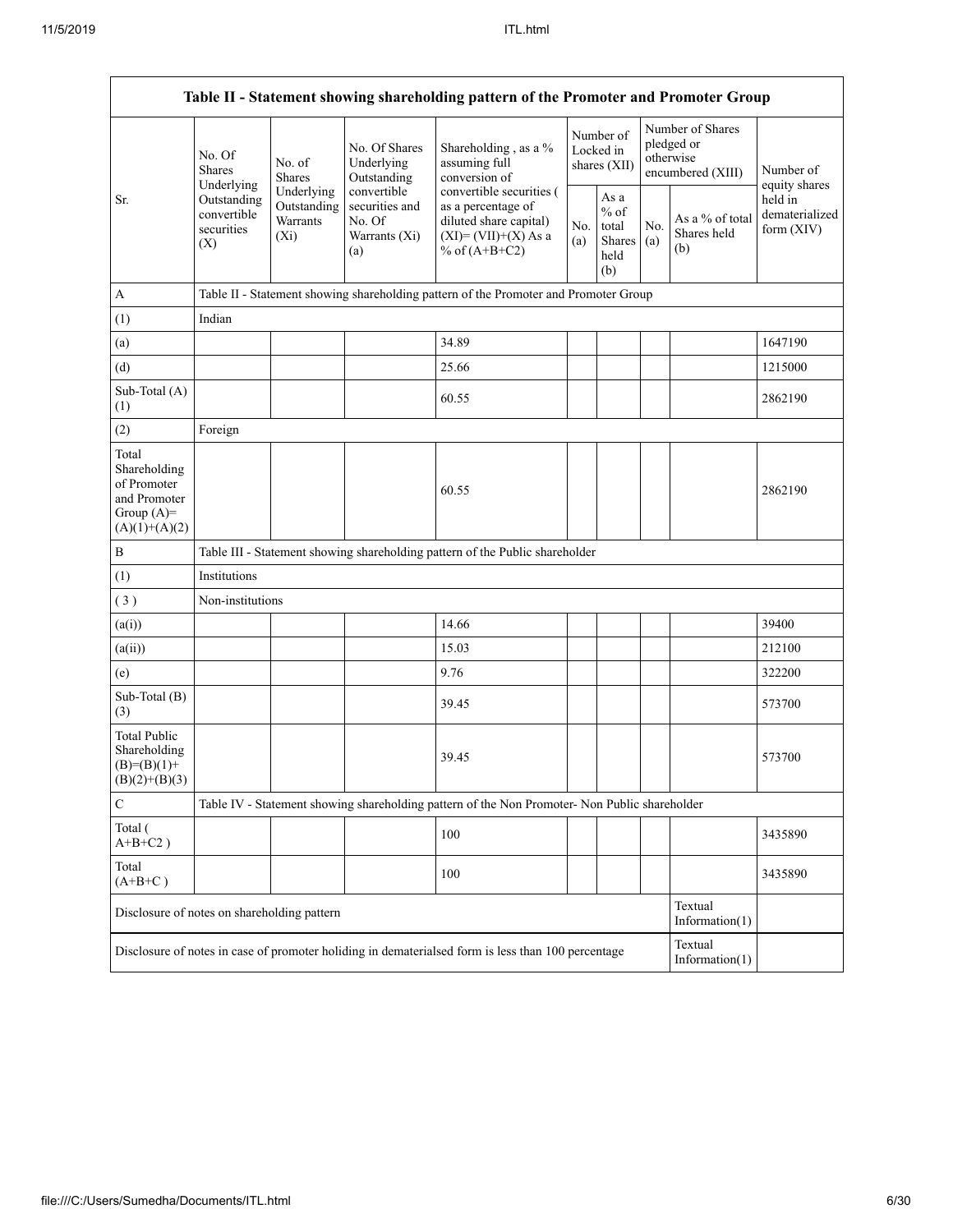|                       | <b>Text Block</b>                                                                                                                                                                                                                         |
|-----------------------|-------------------------------------------------------------------------------------------------------------------------------------------------------------------------------------------------------------------------------------------|
| Textual Information() | 1. It is to be noted that as instructed by your good office the shareholding details are provided only for<br>fully paid up shares i.e., 4735300 equity Shares as on 30th September, 2019, whereas the Listed capital<br>is only 4732300. |
| Textual Information() | As on date 99.82% of promoters shareholding is in Demat mode only 5100 shares are pending.                                                                                                                                                |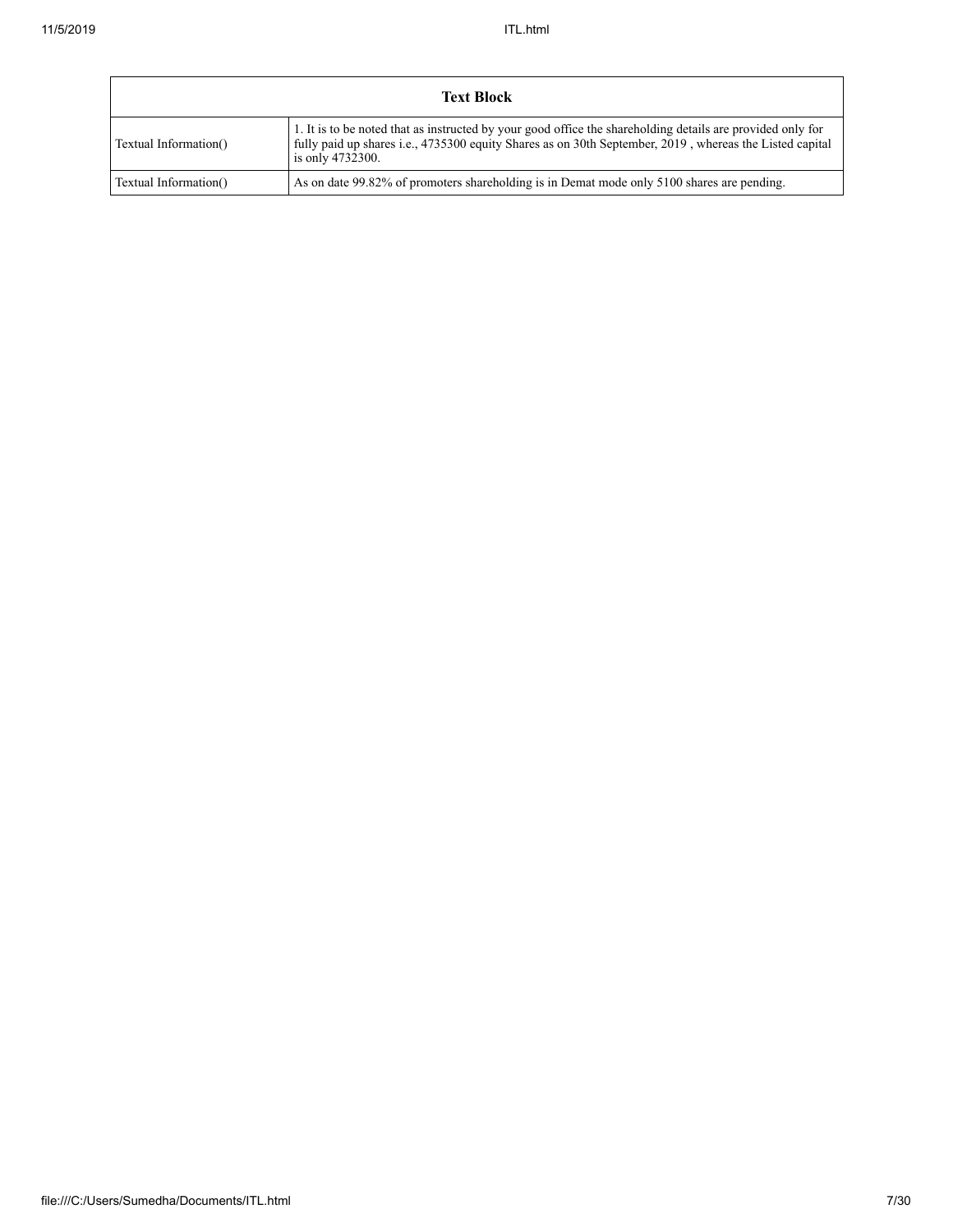| Searial No.                                                                                                                                                                                 | $\mathbf{1}$     | $\boldsymbol{2}$ | $\overline{\mathbf{3}}$ | $\overline{4}$ | 5                             | 6                  | $\boldsymbol{7}$   |
|---------------------------------------------------------------------------------------------------------------------------------------------------------------------------------------------|------------------|------------------|-------------------------|----------------|-------------------------------|--------------------|--------------------|
| Name of the<br>Shareholders (I)                                                                                                                                                             | Ashish Gupta     | Akash Gupta      | <b>B.L</b> Gupta        | G.K Jaju       | <b>ISHWAR</b><br>PRAKASH JAIN | Kailash<br>Jajodia | Kaushal<br>Jajodia |
| PAN(II)                                                                                                                                                                                     | AEPPG2883Q       | AFLPG3088G       | AAGPG2445P              | ABPPJ2843L     | AAAPJ0986A                    | ABWPJ7049K         | AEUPJ5183P         |
| No. of fully paid<br>up equity shares<br>$\text{held}(\text{IV})$                                                                                                                           | 10               | 7000             | 42010                   | 7010           | 30710                         | 112710             | 105300             |
| No. Of Partly paid-<br>up equity shares<br>held(V)                                                                                                                                          |                  |                  |                         |                |                               |                    |                    |
| No. Of shares<br>underlying<br>Depository<br>Receipts (VI)                                                                                                                                  |                  |                  |                         |                |                               |                    |                    |
| Total nos. shares<br>held $(VII) = (IV) +$<br>$(V)$ + $(VI)$                                                                                                                                | 10               | 7000             | 42010                   | 7010           | 30710                         | 112710             | 105300             |
| Shareholding as a<br>% of total no. of<br>shares (calculated<br>as per SCRR,<br>1957) (VIII) As a<br>% of $(A+B+C2)$                                                                        | $\mathbf{0}$     | 0.15             | 0.89                    | 0.15           | 0.65                          | 2.38               | 2.22               |
| Number of Voting Rights held in each class of securities (IX)                                                                                                                               |                  |                  |                         |                |                               |                    |                    |
| Class eg:X                                                                                                                                                                                  | 10               | 7000             | 42010                   | 7010           | 30710                         | 112710             | 105300             |
| Class eg:y                                                                                                                                                                                  |                  |                  |                         |                |                               |                    |                    |
| Total                                                                                                                                                                                       | 10               | 7000             | 42010                   | 7010           | 30710                         | 112710             | 105300             |
| Total as a % of<br><b>Total Voting rights</b>                                                                                                                                               | $\boldsymbol{0}$ | 0.15             | 0.89                    | 0.15           | 0.65                          | 2.38               | 2.22               |
| No. Of Shares<br>Underlying<br>Outstanding<br>convertible<br>securities (X)                                                                                                                 |                  |                  |                         |                |                               |                    |                    |
| No. of Shares<br>Underlying<br>Outstanding<br>Warrants (Xi)                                                                                                                                 |                  |                  |                         |                |                               |                    |                    |
| No. Of Shares<br>Underlying<br>Outstanding<br>convertible<br>securities and No.<br>Of Warrants (Xi)<br>(a)                                                                                  |                  |                  |                         |                |                               |                    |                    |
| Shareholding, as a<br>$\%$ assuming full<br>conversion of<br>convertible<br>securities (as a<br>percentage of<br>diluted share<br>capital) (XI)=<br>$(VII)+(Xi)(a)$ As a<br>% of $(A+B+C2)$ | $\bf{0}$         | 0.15             | 0.89                    | 0.15           | 0.65                          | 2.38               | 2.22               |
| Number of Locked in shares (XII)                                                                                                                                                            |                  |                  |                         |                |                               |                    |                    |
| No. $(a)$                                                                                                                                                                                   |                  |                  |                         |                |                               |                    |                    |
| As a % of total<br>Shares held (b)                                                                                                                                                          |                  |                  |                         |                |                               |                    |                    |
| Number of Shares pledged or otherwise encumbered (XIII)                                                                                                                                     |                  |                  |                         |                |                               |                    |                    |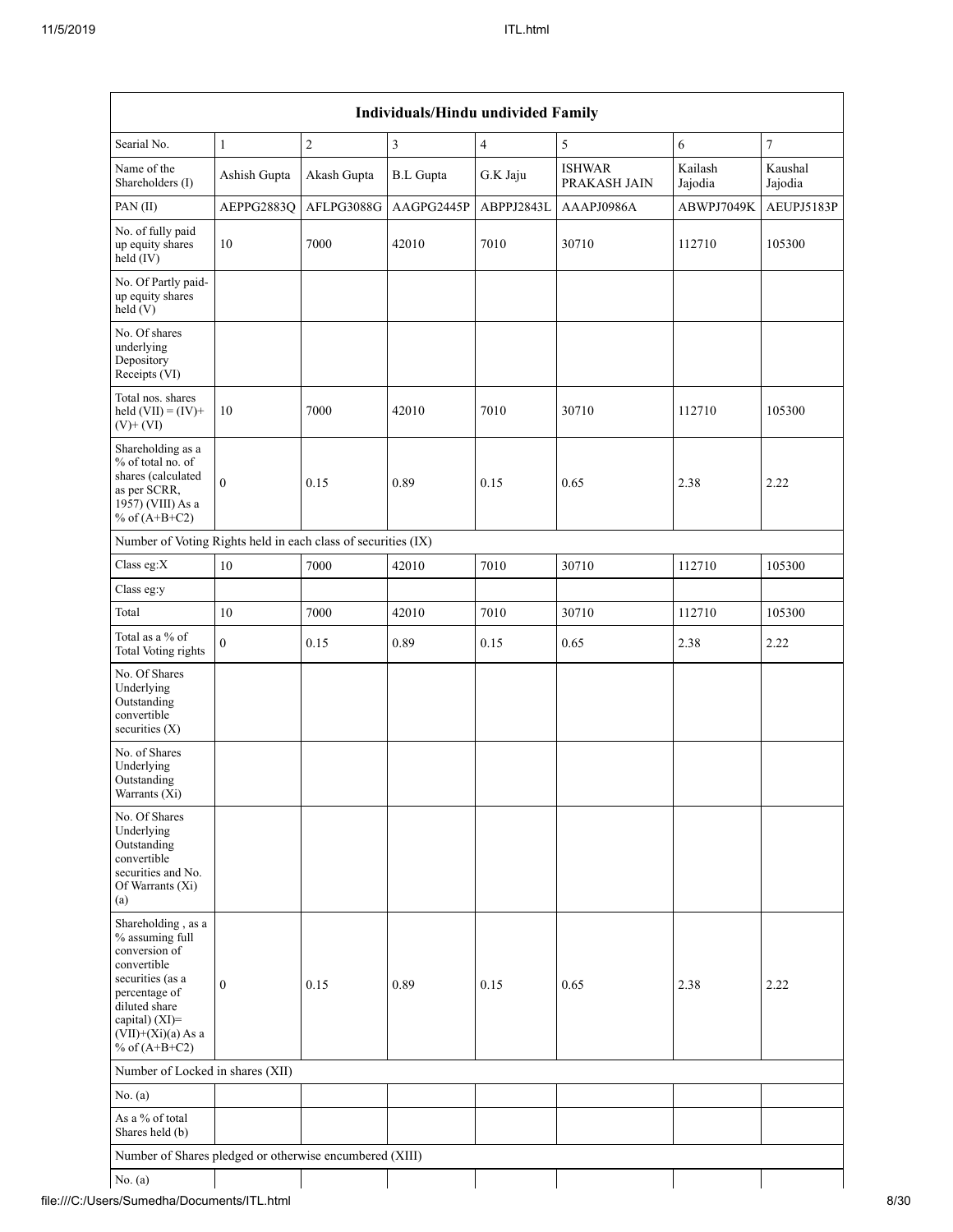| As a % of total<br>Shares held (b)                                   |    |      |       |      |       |        |        |
|----------------------------------------------------------------------|----|------|-------|------|-------|--------|--------|
| Number of equity<br>shares held in<br>dematerialized<br>form $(XIV)$ | 10 | 7000 | 42010 | 7010 | 30710 | 112710 | 105300 |
| Reason for not providing PAN                                         |    |      |       |      |       |        |        |
| Reason for not<br>providing PAN                                      |    |      |       |      |       |        |        |
| Shareholder type                                                     |    |      |       |      |       |        |        |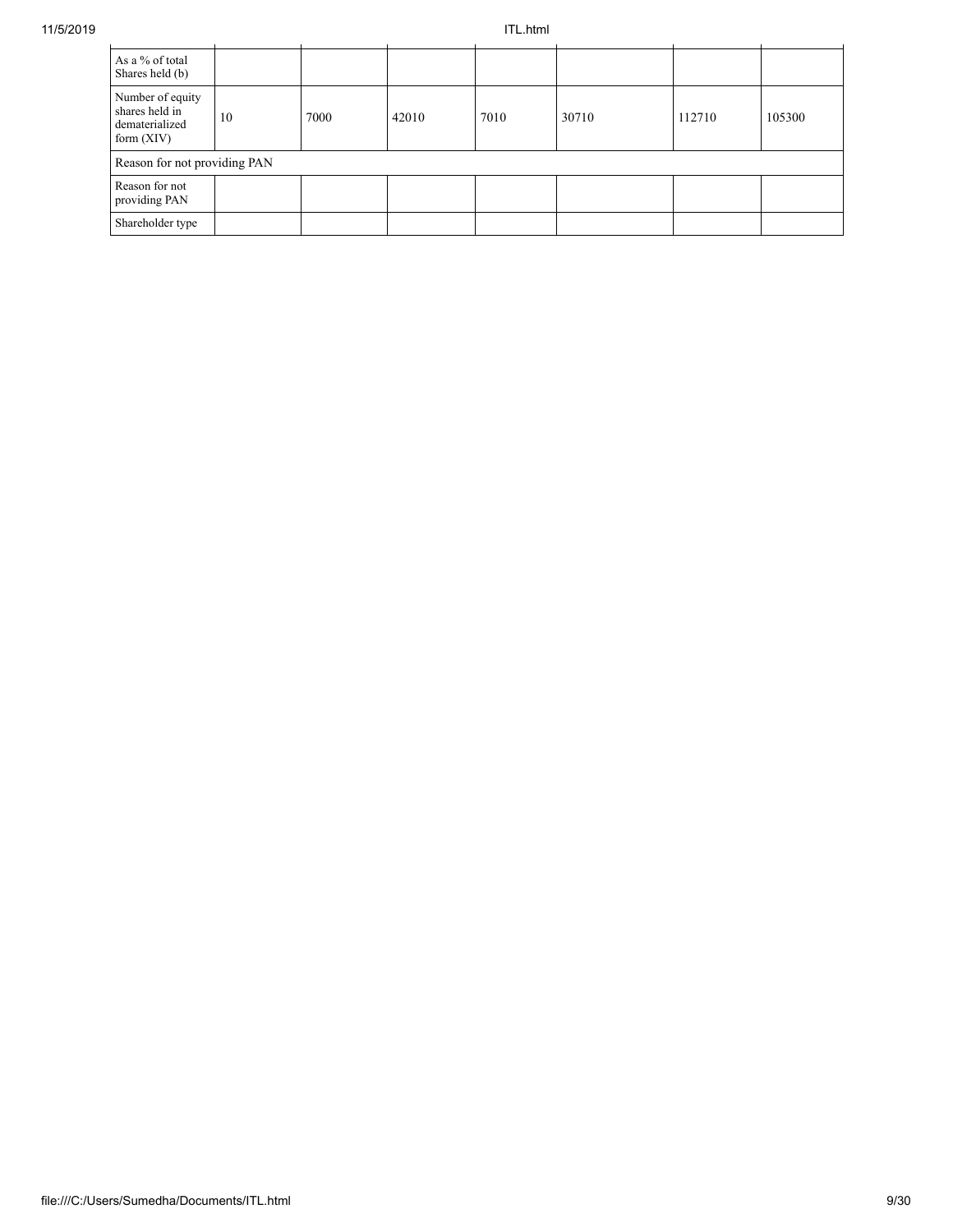|                                                                                                                                                                                          |             |                | Individuals/Hindu undivided Family |             |                |            |            |
|------------------------------------------------------------------------------------------------------------------------------------------------------------------------------------------|-------------|----------------|------------------------------------|-------------|----------------|------------|------------|
| Searial No.                                                                                                                                                                              | $\,8\,$     | 9              | $10\,$                             | 11          | $12\,$         | 13         | 14         |
| Name of the<br>Shareholders (I)                                                                                                                                                          | Kusum Gupta | Meghna Jajodia | <b>JAY SHREE JAJU</b>              | Ashish Jain | I.P.Jain (HUF) | Daya Jain  | K.P. Jain  |
| PAN (II)                                                                                                                                                                                 | AARPG5358C  | AEUPJ5182N     | AANPJ3228L                         | AAJPJ6534E  | AAAHI0185A     | AAJPJ1116F | ADCPJ2215M |
| No. of fully paid<br>up equity shares<br>$held$ (IV)                                                                                                                                     | 25200       | 60500          | 113000                             | 79900       | 17300          | 10300      | 5000       |
| No. Of Partly paid-<br>up equity shares<br>held(V)                                                                                                                                       |             |                |                                    |             |                |            |            |
| No. Of shares<br>underlying<br>Depository<br>Receipts (VI)                                                                                                                               |             |                |                                    |             |                |            |            |
| Total nos. shares<br>held $(VII) = (IV) +$<br>$(V)$ + $(VI)$                                                                                                                             | 25200       | 60500          | 113000                             | 79900       | 17300          | 10300      | 5000       |
| Shareholding as a<br>% of total no. of<br>shares (calculated<br>as per SCRR,<br>1957) (VIII) As a<br>% of $(A+B+C2)$                                                                     | 0.53        | 1.28           | 2.39                               | 1.69        | 0.37           | 0.22       | 0.11       |
| Number of Voting Rights held in each class of securities (IX)                                                                                                                            |             |                |                                    |             |                |            |            |
| Class eg:X                                                                                                                                                                               | 25200       | 60500          | 113000                             | 79900       | 17300          | 10300      | 5000       |
| Class eg:y                                                                                                                                                                               |             |                |                                    |             |                |            |            |
| Total                                                                                                                                                                                    | 25200       | 60500          | 113000                             | 79900       | 17300          | 10300      | 5000       |
| Total as a % of<br><b>Total Voting rights</b>                                                                                                                                            | 0.53        | 1.28           | 2.39                               | 1.69        | 0.37           | 0.22       | 0.11       |
| No. Of Shares<br>Underlying<br>Outstanding<br>convertible<br>securities (X)                                                                                                              |             |                |                                    |             |                |            |            |
| No. of Shares<br>Underlying<br>Outstanding<br>Warrants (Xi)                                                                                                                              |             |                |                                    |             |                |            |            |
| No. Of Shares<br>Underlying<br>Outstanding<br>convertible<br>securities and No.<br>Of Warrants (Xi)<br>(a)                                                                               |             |                |                                    |             |                |            |            |
| Shareholding, as a<br>% assuming full<br>conversion of<br>convertible<br>securities (as a<br>percentage of<br>diluted share<br>capital) (XI)=<br>$(VII)+(Xi)(a)$ As a<br>% of $(A+B+C2)$ | 0.53        | 1.28           | 2.39                               | 1.69        | 0.37           | 0.22       | 0.11       |
| Number of Locked in shares (XII)                                                                                                                                                         |             |                |                                    |             |                |            |            |
| No. (a)                                                                                                                                                                                  |             |                |                                    |             |                |            |            |
| As a % of total<br>Shares held (b)                                                                                                                                                       |             |                |                                    |             |                |            |            |
| Number of Shares pledged or otherwise encumbered (XIII)                                                                                                                                  |             |                |                                    |             |                |            |            |
| No. (a)                                                                                                                                                                                  |             |                |                                    |             |                |            |            |
|                                                                                                                                                                                          |             |                |                                    |             |                |            |            |

# file:///C:/Users/Sumedha/Documents/ITL.html 10/30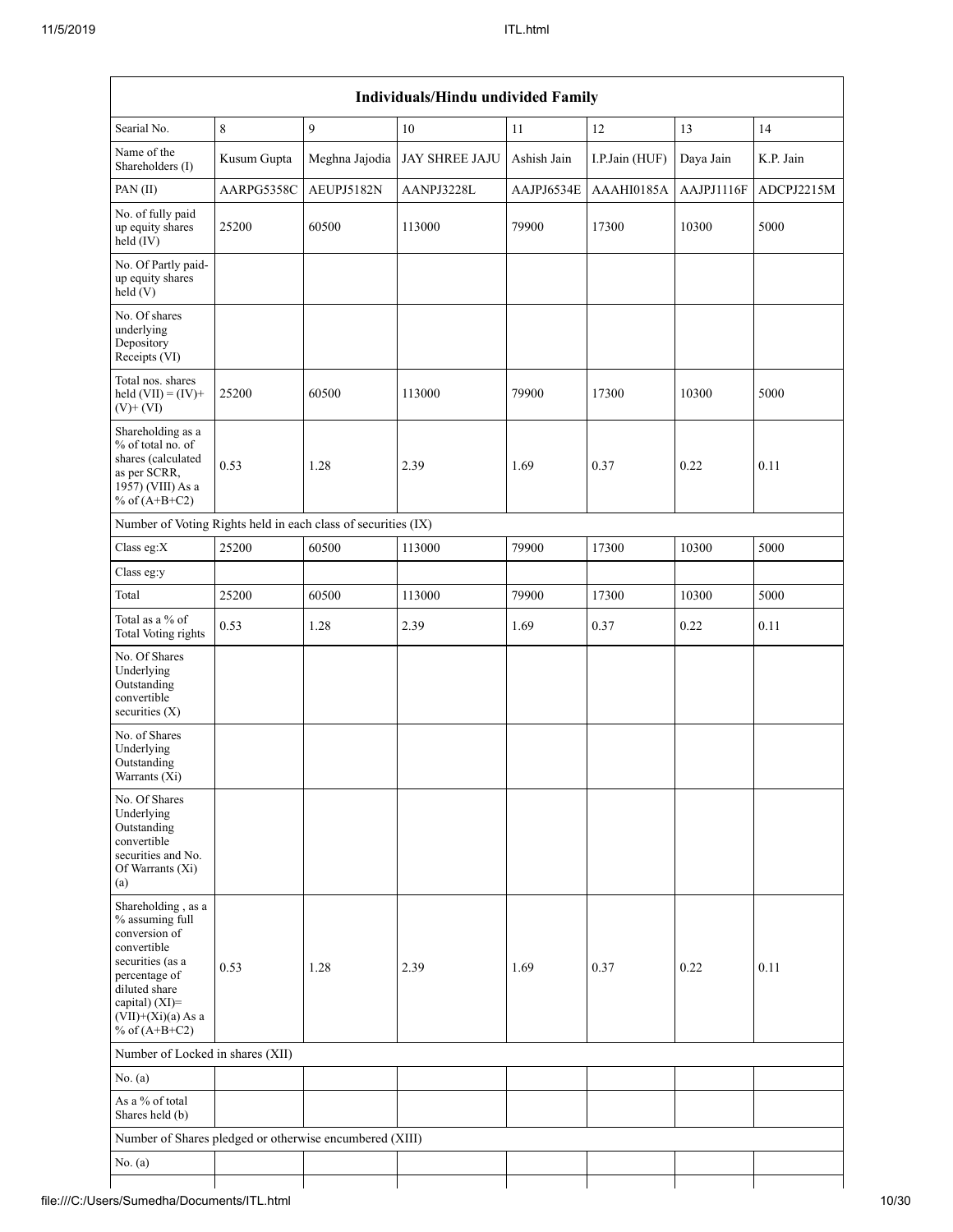| As a % of total<br>Shares held (b)                                   |       |       |        |       |       |       |      |
|----------------------------------------------------------------------|-------|-------|--------|-------|-------|-------|------|
| Number of equity<br>shares held in<br>dematerialized<br>form $(XIV)$ | 25200 | 60500 | 113000 | 79900 | 17300 | 10300 | 5000 |
| Reason for not providing PAN                                         |       |       |        |       |       |       |      |
| Reason for not<br>providing PAN                                      |       |       |        |       |       |       |      |
| Shareholder type                                                     |       |       |        |       |       |       |      |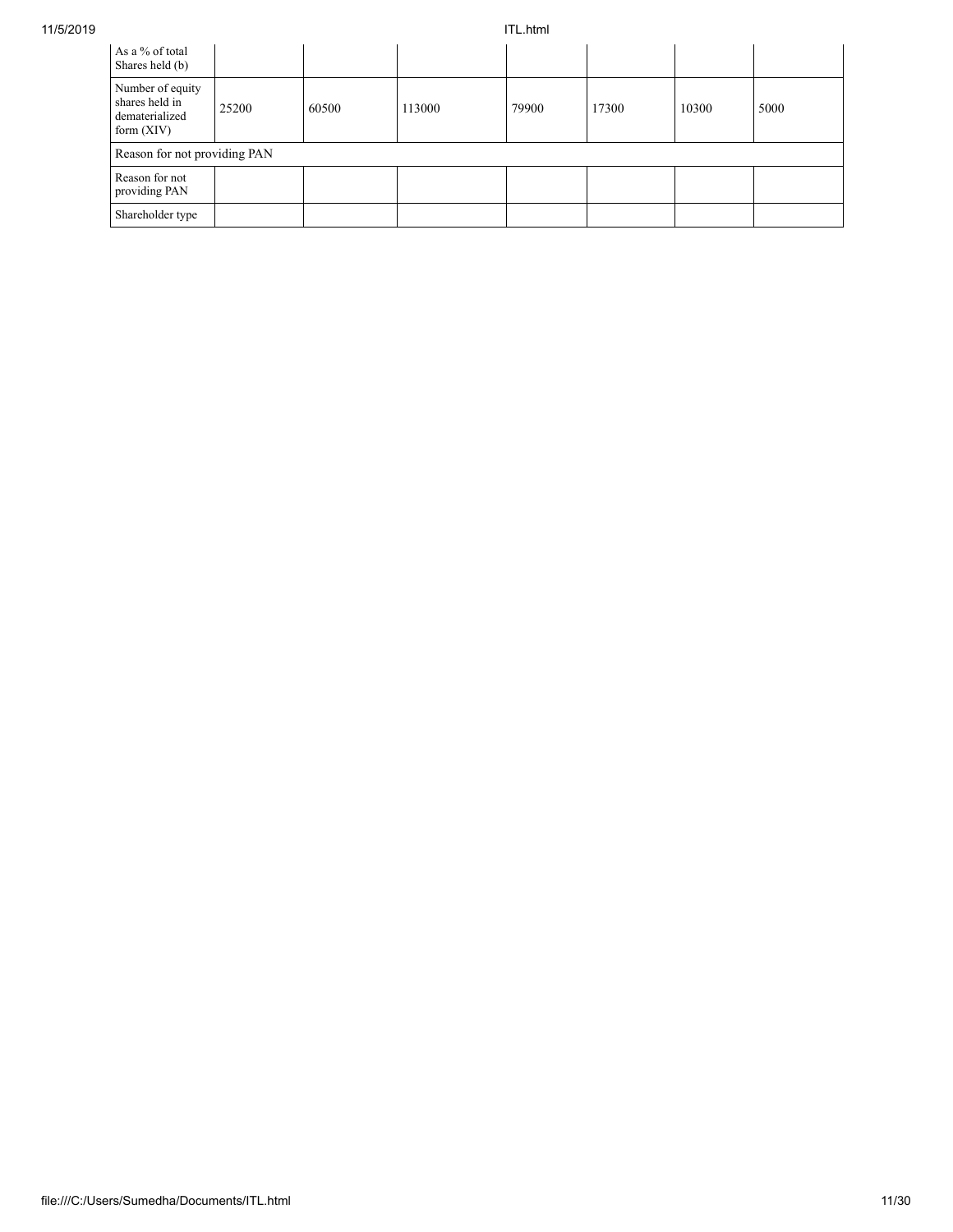|                                                                                                                                                                                             |              |                    | Individuals/Hindu undivided Family |             |            |                            |                             |
|---------------------------------------------------------------------------------------------------------------------------------------------------------------------------------------------|--------------|--------------------|------------------------------------|-------------|------------|----------------------------|-----------------------------|
| Searial No.                                                                                                                                                                                 | 15           | 16                 | 17                                 | 18          | 19         | $20\,$                     | $21\,$                      |
| Name of the<br>Shareholders (I)                                                                                                                                                             | Kavita Ladha | Rukma Devi<br>Jaju | Gopi Kishan Jaju<br>(HUF)          | Rajesh Jaju | Meenu Garg | Sushil Kumar<br>Jaju (HUF) | Rajesh Jaju &<br>Sons (HUF) |
| PAN(II)                                                                                                                                                                                     | ABVPL0033G   | AEUPJ5180Q         | AADHG0659L                         | ABZPJ6383R  | AARPG6307K | AALHS1947M                 | AAGHR9982Q                  |
| No. of fully paid<br>up equity shares<br>held (IV)                                                                                                                                          | 3000         | 160400             | 7000                               | 9200        | 85000      | 132300                     | 121510                      |
| No. Of Partly paid-<br>up equity shares<br>held (V)                                                                                                                                         |              |                    |                                    |             |            |                            |                             |
| No. Of shares<br>underlying<br>Depository<br>Receipts (VI)                                                                                                                                  |              |                    |                                    |             |            |                            |                             |
| Total nos. shares<br>held $(VII) = (IV) +$<br>$(V)$ + $(VI)$                                                                                                                                | 3000         | 160400             | 7000                               | 9200        | 85000      | 132300                     | 121510                      |
| Shareholding as a<br>% of total no. of<br>shares (calculated<br>as per SCRR,<br>1957) (VIII) As a<br>% of $(A+B+C2)$                                                                        | 0.06         | 3.39               | 0.15                               | 0.19        | 1.8        | 2.79                       | 2.57                        |
| Number of Voting Rights held in each class of securities (IX)                                                                                                                               |              |                    |                                    |             |            |                            |                             |
| Class eg:X                                                                                                                                                                                  | 3000         | 160400             | 7000                               | 9200        | 85000      | 132300                     | 121510                      |
| Class eg:y                                                                                                                                                                                  |              |                    |                                    |             |            |                            |                             |
| Total                                                                                                                                                                                       | 3000         | 160400             | 7000                               | 9200        | 85000      | 132300                     | 121510                      |
| Total as a % of<br><b>Total Voting rights</b>                                                                                                                                               | 0.06         | 3.39               | 0.15                               | 0.19        | 1.8        | 2.79                       | 2.57                        |
| No. Of Shares<br>Underlying<br>Outstanding<br>convertible<br>securities $(X)$                                                                                                               |              |                    |                                    |             |            |                            |                             |
| No. of Shares<br>Underlying<br>Outstanding<br>Warrants (Xi)                                                                                                                                 |              |                    |                                    |             |            |                            |                             |
| No. Of Shares<br>Underlying<br>Outstanding<br>convertible<br>securities and No.<br>Of Warrants (Xi)<br>(a)                                                                                  |              |                    |                                    |             |            |                            |                             |
| Shareholding, as a<br>% assuming full<br>conversion of<br>convertible<br>securities (as a<br>percentage of<br>diluted share<br>capital) $(XI)$ =<br>$(VII)+(Xi)(a) As a$<br>% of $(A+B+C2)$ | 0.06         | 3.39               | 0.15                               | 0.19        | 1.8        | 2.79                       | 2.57                        |
| Number of Locked in shares (XII)                                                                                                                                                            |              |                    |                                    |             |            |                            |                             |
| No. (a)                                                                                                                                                                                     |              |                    |                                    |             |            |                            |                             |
| As a % of total<br>Shares held (b)                                                                                                                                                          |              |                    |                                    |             |            |                            |                             |
| Number of Shares pledged or otherwise encumbered (XIII)                                                                                                                                     |              |                    |                                    |             |            |                            |                             |
| No. (a)                                                                                                                                                                                     |              |                    |                                    |             |            |                            |                             |
|                                                                                                                                                                                             |              |                    |                                    |             |            |                            |                             |

# file:///C:/Users/Sumedha/Documents/ITL.html 12/30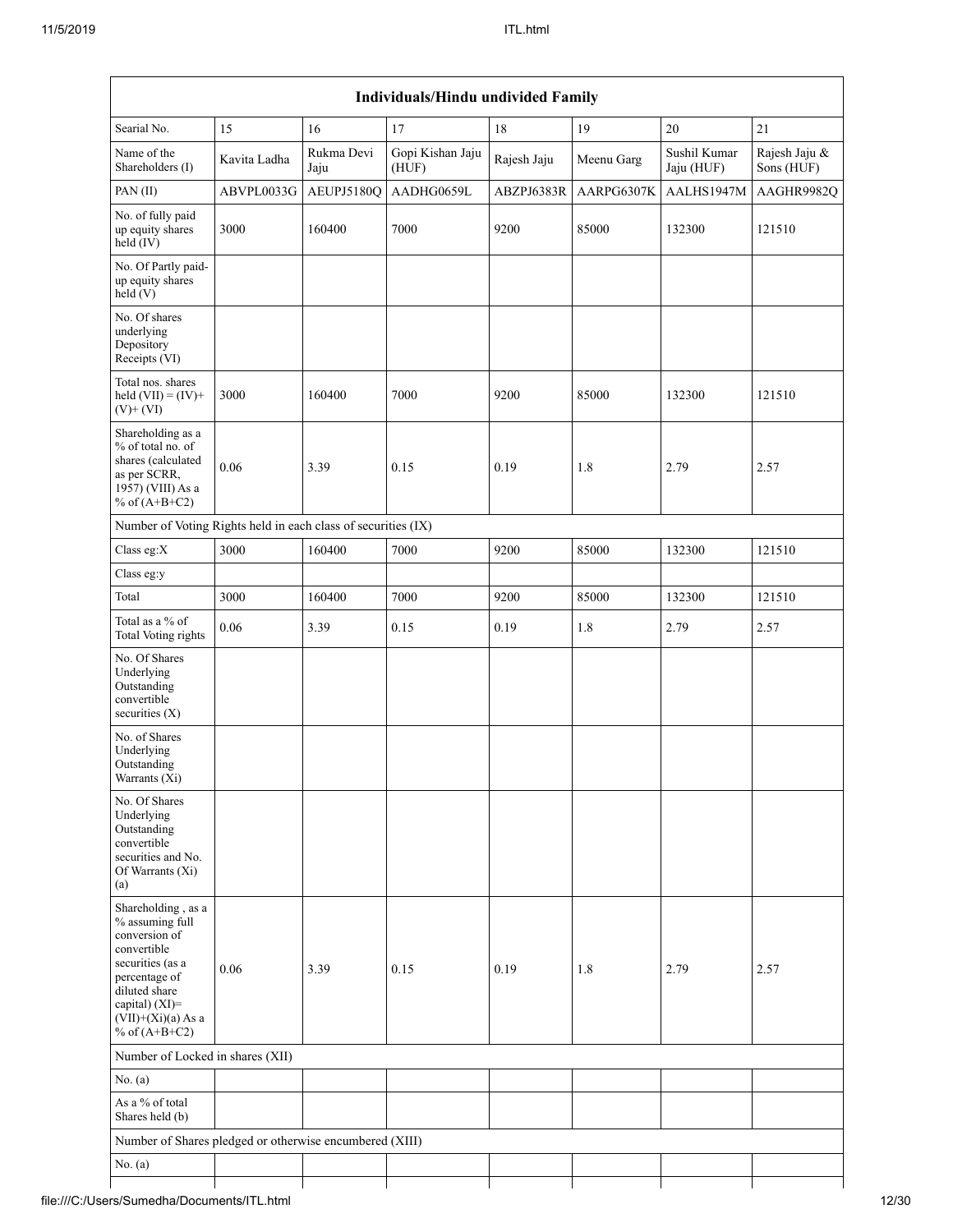| As a % of total<br>Shares held (b)                                   |      |        |      |      |       |        |        |
|----------------------------------------------------------------------|------|--------|------|------|-------|--------|--------|
| Number of equity<br>shares held in<br>dematerialized<br>form $(XIV)$ | 3000 | 160400 | 7000 | 9200 | 85000 | 132300 | 121510 |
| Reason for not providing PAN                                         |      |        |      |      |       |        |        |
| Reason for not<br>providing PAN                                      |      |        |      |      |       |        |        |
| Shareholder type                                                     |      |        |      |      |       |        |        |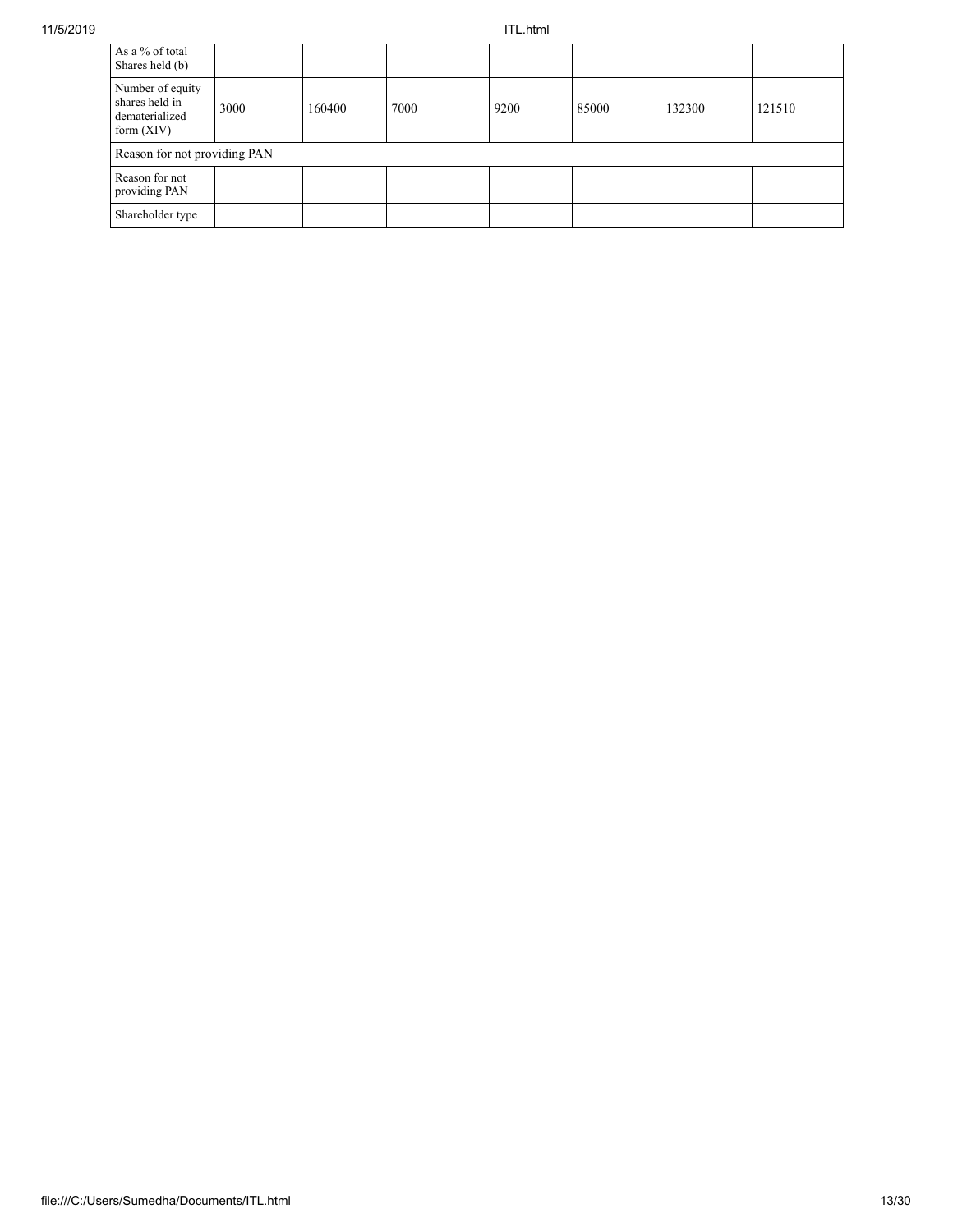| Searial No.                                                                                                                                                                              | $22\,$      | 23                                                            | $24\,$         | 25            | $26\,$       | $27\,$                   | 28                 |
|------------------------------------------------------------------------------------------------------------------------------------------------------------------------------------------|-------------|---------------------------------------------------------------|----------------|---------------|--------------|--------------------------|--------------------|
| Name of the<br>Shareholders (I)                                                                                                                                                          | Sushil Jaju | Kailash Jajodia<br>(HUF)                                      | S.P.Jaju (HUF) | Santosh Bagri | Santosh Jain | Kaushal jajodia<br>(HUF) | Radhika<br>jajodia |
| PAN(II)                                                                                                                                                                                  | ABVPJ5248H  | AAFHK0010B                                                    | AANHS1188N     | AHJPB4778L    | AAFPJ4716R   | AAIHK1903L               | AICPA4752D         |
| No. of fully paid<br>up equity shares<br>$held$ (IV)                                                                                                                                     | 26000       | 81800                                                         | 5100           | 51930         | 17500        | 61900                    | 63100              |
| No. Of Partly paid-<br>up equity shares<br>held(V)                                                                                                                                       |             |                                                               |                |               |              |                          |                    |
| No. Of shares<br>underlying<br>Depository<br>Receipts (VI)                                                                                                                               |             |                                                               |                |               |              |                          |                    |
| Total nos. shares<br>held $(VII) = (IV) +$<br>$(V)$ + $(VI)$                                                                                                                             | 26000       | 81800                                                         | 5100           | 51930         | 17500        | 61900                    | 63100              |
| Shareholding as a<br>% of total no. of<br>shares (calculated<br>as per SCRR,<br>1957) (VIII) As a<br>% of $(A+B+C2)$                                                                     | 0.55        | 1.73                                                          | 0.11           | 1.1           | 0.37         | 1.31                     | 1.33               |
|                                                                                                                                                                                          |             | Number of Voting Rights held in each class of securities (IX) |                |               |              |                          |                    |
| Class eg:X                                                                                                                                                                               | 26000       | 81800                                                         | 5100           | 51930         | 17500        | 61900                    | 63100              |
| Class eg:y                                                                                                                                                                               |             |                                                               |                |               |              |                          |                    |
| Total                                                                                                                                                                                    | 26000       | 81800                                                         | 5100           | 51930         | 17500        | 61900                    | 63100              |
| Total as a % of<br>Total Voting rights                                                                                                                                                   | 0.55        | 1.73                                                          | 0.11           | $1.1\,$       | 0.37         | 1.31                     | 1.33               |
| No. Of Shares<br>Underlying<br>Outstanding<br>convertible<br>securities (X)                                                                                                              |             |                                                               |                |               |              |                          |                    |
| No. of Shares<br>Underlying<br>Outstanding<br>Warrants (Xi)                                                                                                                              |             |                                                               |                |               |              |                          |                    |
| No. Of Shares<br>Underlying<br>Outstanding<br>convertible<br>securities and No.<br>Of Warrants (Xi)<br>(a)                                                                               |             |                                                               |                |               |              |                          |                    |
| Shareholding, as a<br>% assuming full<br>conversion of<br>convertible<br>securities (as a<br>percentage of<br>diluted share<br>capital) (XI)=<br>$(VII)+(Xi)(a)$ As a<br>% of $(A+B+C2)$ | 0.55        | 1.73                                                          | 0.11           | 1.1           | 0.37         | 1.31                     | 1.33               |
| Number of Locked in shares (XII)                                                                                                                                                         |             |                                                               |                |               |              |                          |                    |
| No. $(a)$                                                                                                                                                                                |             |                                                               |                |               |              |                          |                    |
| As a % of total<br>Shares held (b)                                                                                                                                                       |             |                                                               |                |               |              |                          |                    |
|                                                                                                                                                                                          |             | Number of Shares pledged or otherwise encumbered (XIII)       |                |               |              |                          |                    |
| No. $(a)$                                                                                                                                                                                |             |                                                               |                |               |              |                          |                    |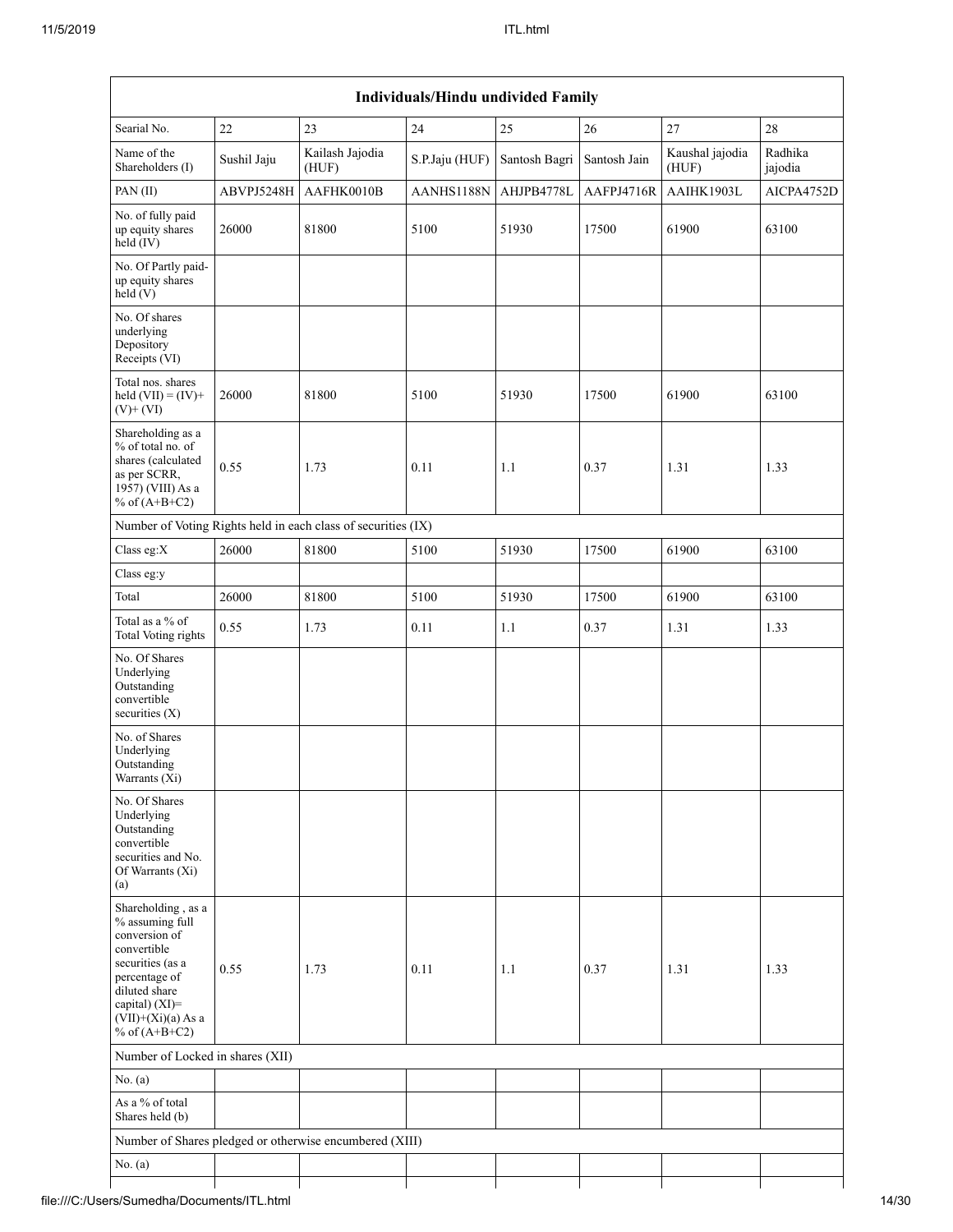| As a % of total<br>Shares held (b)                                   |       |       |          |       |       |       |       |
|----------------------------------------------------------------------|-------|-------|----------|-------|-------|-------|-------|
| Number of equity<br>shares held in<br>dematerialized<br>form $(XIV)$ | 26000 | 81800 | $\theta$ | 51930 | 17500 | 61900 | 63100 |
| Reason for not providing PAN                                         |       |       |          |       |       |       |       |
| Reason for not<br>providing PAN                                      |       |       |          |       |       |       |       |
| Shareholder type                                                     |       |       |          |       |       |       |       |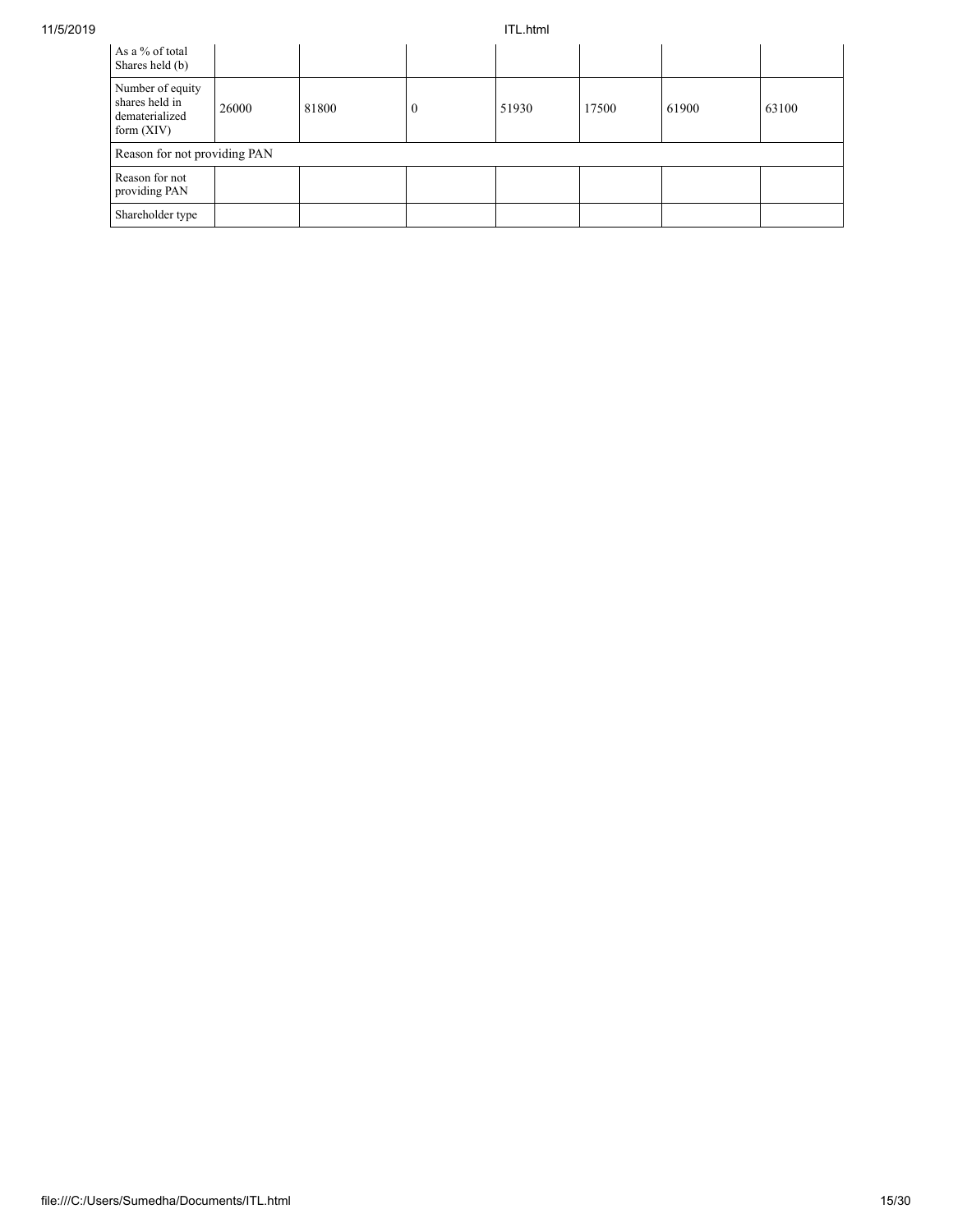| Name of the<br>Surekha Gupta<br>Ekta Gupta<br>Sarika Jaju<br>Shikha jain<br>Shreya Gupta<br>Shareholders (I)<br>PAN(II)<br>AARPG5359D<br>ADQPG8069A<br>AEUPJ5181R<br>AANPJ3217D<br>BPCPG1480E<br>Total<br>No. of fully paid<br>31600<br>49100<br>87300<br>27000<br>up equity shares<br>15600<br>1652290<br>$\text{held}(\text{IV})$<br>No. Of Partly paid-<br>up equity shares<br>held(V)<br>No. Of shares<br>underlying<br>Depository<br>Receipts (VI)<br>Total nos. shares<br>31600<br>87300<br>49100<br>27000<br>15600<br>1652290<br>held $(VII) = (IV) +$<br>$(V)$ + $(VI)$<br>Shareholding as a<br>% of total no. of<br>shares (calculated<br>0.67<br>1.04<br>34.89<br>1.84<br>0.57<br>0.33<br>as per SCRR,<br>1957) (VIII) As a<br>% of $(A+B+C2)$<br>Number of Voting Rights held in each class of securities (IX)<br>Class eg:X<br>31600<br>49100<br>87300<br>27000<br>15600<br>1652290<br>Class eg:y<br>Total<br>31600<br>49100<br>87300<br>27000<br>15600<br>1652290<br>Total as a % of<br>0.67<br>34.89<br>1.04<br>1.84<br>0.33<br>0.57<br><b>Total Voting rights</b><br>No. Of Shares<br>Underlying<br>Outstanding<br>convertible<br>securities (X)<br>No. of Shares<br>Underlying<br>Outstanding<br>Warrants (Xi)<br>No. Of Shares<br>Underlying<br>Outstanding<br>convertible<br>securities and No.<br>Of Warrants (Xi)<br>(a)<br>Shareholding, as a<br>% assuming full<br>conversion of<br>convertible<br>securities (as a<br>0.67<br>1.84<br>0.57<br>0.33<br>34.89<br>1.04<br>percentage of<br>diluted share | Searial No. | 29 | 30 | 31 | 32 | 33 |                       |
|------------------------------------------------------------------------------------------------------------------------------------------------------------------------------------------------------------------------------------------------------------------------------------------------------------------------------------------------------------------------------------------------------------------------------------------------------------------------------------------------------------------------------------------------------------------------------------------------------------------------------------------------------------------------------------------------------------------------------------------------------------------------------------------------------------------------------------------------------------------------------------------------------------------------------------------------------------------------------------------------------------------------------------------------------------------------------------------------------------------------------------------------------------------------------------------------------------------------------------------------------------------------------------------------------------------------------------------------------------------------------------------------------------------------------------------------------------------------------------------------------------------------------|-------------|----|----|----|----|----|-----------------------|
|                                                                                                                                                                                                                                                                                                                                                                                                                                                                                                                                                                                                                                                                                                                                                                                                                                                                                                                                                                                                                                                                                                                                                                                                                                                                                                                                                                                                                                                                                                                              |             |    |    |    |    |    | Click here to go back |
|                                                                                                                                                                                                                                                                                                                                                                                                                                                                                                                                                                                                                                                                                                                                                                                                                                                                                                                                                                                                                                                                                                                                                                                                                                                                                                                                                                                                                                                                                                                              |             |    |    |    |    |    |                       |
|                                                                                                                                                                                                                                                                                                                                                                                                                                                                                                                                                                                                                                                                                                                                                                                                                                                                                                                                                                                                                                                                                                                                                                                                                                                                                                                                                                                                                                                                                                                              |             |    |    |    |    |    |                       |
|                                                                                                                                                                                                                                                                                                                                                                                                                                                                                                                                                                                                                                                                                                                                                                                                                                                                                                                                                                                                                                                                                                                                                                                                                                                                                                                                                                                                                                                                                                                              |             |    |    |    |    |    |                       |
|                                                                                                                                                                                                                                                                                                                                                                                                                                                                                                                                                                                                                                                                                                                                                                                                                                                                                                                                                                                                                                                                                                                                                                                                                                                                                                                                                                                                                                                                                                                              |             |    |    |    |    |    |                       |
|                                                                                                                                                                                                                                                                                                                                                                                                                                                                                                                                                                                                                                                                                                                                                                                                                                                                                                                                                                                                                                                                                                                                                                                                                                                                                                                                                                                                                                                                                                                              |             |    |    |    |    |    |                       |
|                                                                                                                                                                                                                                                                                                                                                                                                                                                                                                                                                                                                                                                                                                                                                                                                                                                                                                                                                                                                                                                                                                                                                                                                                                                                                                                                                                                                                                                                                                                              |             |    |    |    |    |    |                       |
|                                                                                                                                                                                                                                                                                                                                                                                                                                                                                                                                                                                                                                                                                                                                                                                                                                                                                                                                                                                                                                                                                                                                                                                                                                                                                                                                                                                                                                                                                                                              |             |    |    |    |    |    |                       |
|                                                                                                                                                                                                                                                                                                                                                                                                                                                                                                                                                                                                                                                                                                                                                                                                                                                                                                                                                                                                                                                                                                                                                                                                                                                                                                                                                                                                                                                                                                                              |             |    |    |    |    |    |                       |
|                                                                                                                                                                                                                                                                                                                                                                                                                                                                                                                                                                                                                                                                                                                                                                                                                                                                                                                                                                                                                                                                                                                                                                                                                                                                                                                                                                                                                                                                                                                              |             |    |    |    |    |    |                       |
|                                                                                                                                                                                                                                                                                                                                                                                                                                                                                                                                                                                                                                                                                                                                                                                                                                                                                                                                                                                                                                                                                                                                                                                                                                                                                                                                                                                                                                                                                                                              |             |    |    |    |    |    |                       |
|                                                                                                                                                                                                                                                                                                                                                                                                                                                                                                                                                                                                                                                                                                                                                                                                                                                                                                                                                                                                                                                                                                                                                                                                                                                                                                                                                                                                                                                                                                                              |             |    |    |    |    |    |                       |
|                                                                                                                                                                                                                                                                                                                                                                                                                                                                                                                                                                                                                                                                                                                                                                                                                                                                                                                                                                                                                                                                                                                                                                                                                                                                                                                                                                                                                                                                                                                              |             |    |    |    |    |    |                       |
|                                                                                                                                                                                                                                                                                                                                                                                                                                                                                                                                                                                                                                                                                                                                                                                                                                                                                                                                                                                                                                                                                                                                                                                                                                                                                                                                                                                                                                                                                                                              |             |    |    |    |    |    |                       |
|                                                                                                                                                                                                                                                                                                                                                                                                                                                                                                                                                                                                                                                                                                                                                                                                                                                                                                                                                                                                                                                                                                                                                                                                                                                                                                                                                                                                                                                                                                                              |             |    |    |    |    |    |                       |
| capital) (XI)=<br>$(VII)+(Xi)(a)$ As a<br>% of $(A+B+C2)$                                                                                                                                                                                                                                                                                                                                                                                                                                                                                                                                                                                                                                                                                                                                                                                                                                                                                                                                                                                                                                                                                                                                                                                                                                                                                                                                                                                                                                                                    |             |    |    |    |    |    |                       |
| Number of Locked in shares (XII)                                                                                                                                                                                                                                                                                                                                                                                                                                                                                                                                                                                                                                                                                                                                                                                                                                                                                                                                                                                                                                                                                                                                                                                                                                                                                                                                                                                                                                                                                             |             |    |    |    |    |    |                       |
| No. (a)                                                                                                                                                                                                                                                                                                                                                                                                                                                                                                                                                                                                                                                                                                                                                                                                                                                                                                                                                                                                                                                                                                                                                                                                                                                                                                                                                                                                                                                                                                                      |             |    |    |    |    |    |                       |
| As a % of total<br>Shares held (b)                                                                                                                                                                                                                                                                                                                                                                                                                                                                                                                                                                                                                                                                                                                                                                                                                                                                                                                                                                                                                                                                                                                                                                                                                                                                                                                                                                                                                                                                                           |             |    |    |    |    |    |                       |
| Number of Shares pledged or otherwise encumbered (XIII)                                                                                                                                                                                                                                                                                                                                                                                                                                                                                                                                                                                                                                                                                                                                                                                                                                                                                                                                                                                                                                                                                                                                                                                                                                                                                                                                                                                                                                                                      |             |    |    |    |    |    |                       |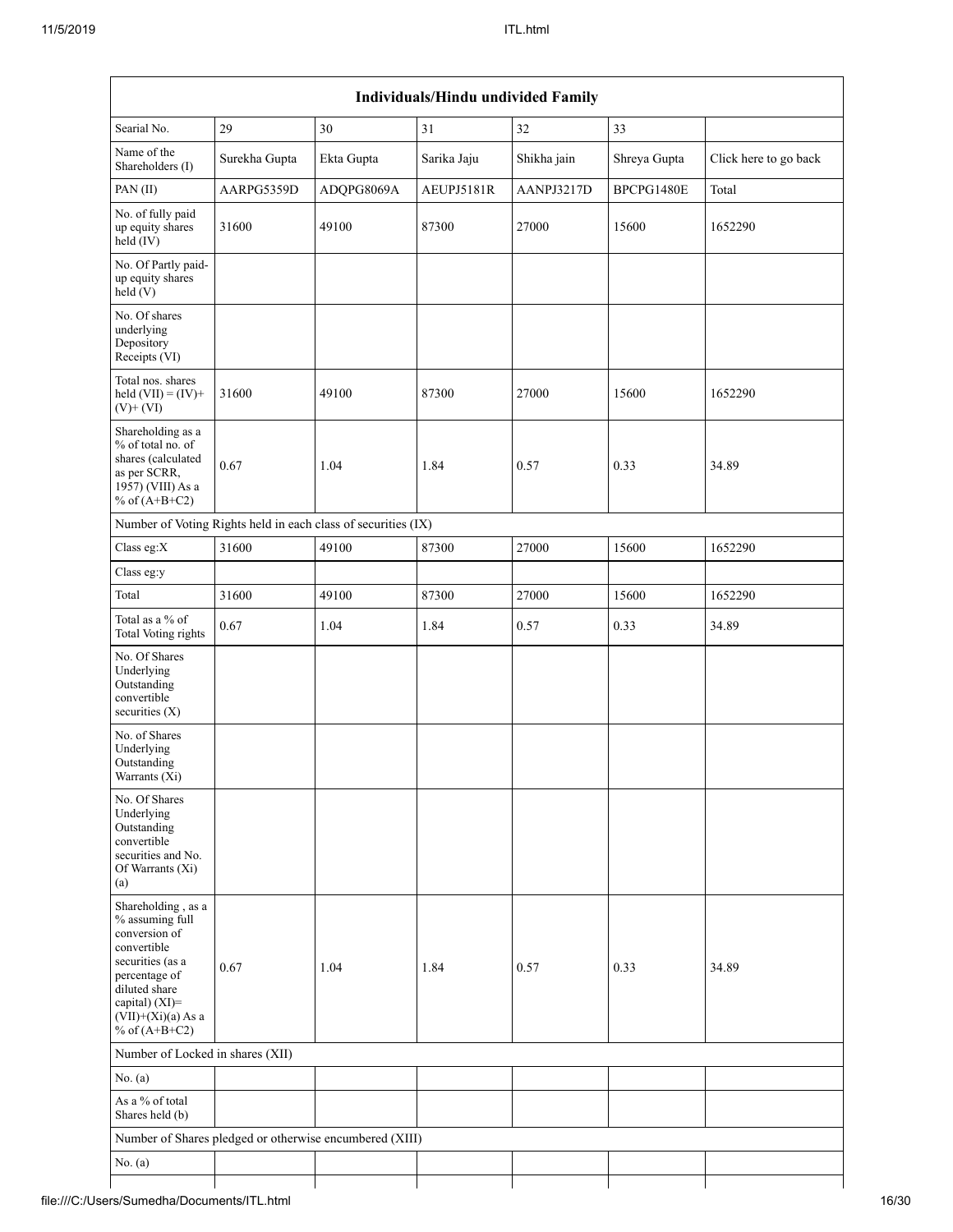| As a % of total<br>Shares held (b)                                   |       |       |       |       |       |         |
|----------------------------------------------------------------------|-------|-------|-------|-------|-------|---------|
| Number of equity<br>shares held in<br>dematerialized<br>form $(XIV)$ | 31600 | 49100 | 87300 | 27000 | 15600 | 1647190 |
| Reason for not providing PAN                                         |       |       |       |       |       |         |
| Reason for not<br>providing PAN                                      |       |       |       |       |       |         |
| Shareholder type                                                     |       |       |       |       |       |         |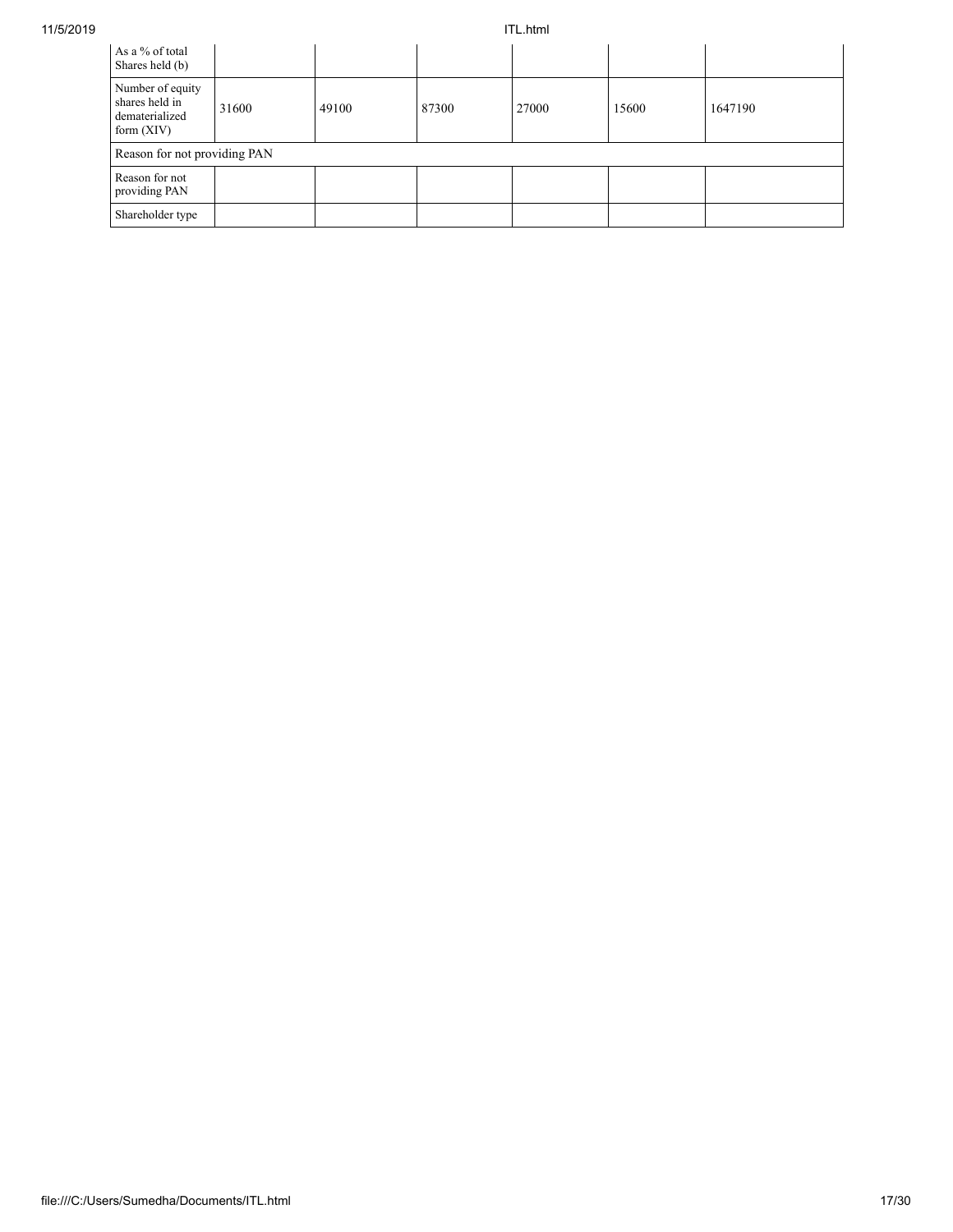|                                                                                                                                                                                         | Any Other (specify)                  |                            |                                                             |                                        |                                    |                              |                                    |
|-----------------------------------------------------------------------------------------------------------------------------------------------------------------------------------------|--------------------------------------|----------------------------|-------------------------------------------------------------|----------------------------------------|------------------------------------|------------------------------|------------------------------------|
| Searial No.                                                                                                                                                                             | $\mathbf{1}$                         | $\sqrt{2}$                 | 3                                                           | $\overline{4}$                         | 5                                  | 6                            | $\boldsymbol{7}$                   |
| Category                                                                                                                                                                                | <b>Bodies</b><br>Corporate           | <b>Bodies</b><br>Corporate | <b>Bodies</b><br>Corporate                                  | <b>Bodies</b><br>Corporate             | <b>Bodies</b><br>Corporate         | <b>Bodies</b><br>Corporate   | <b>Bodies</b><br>Corporate         |
|                                                                                                                                                                                         | AAACN5674J                           | AAACI0035Q                 | AAACA0595P                                                  | AAACG7336C                             | AAACN6809K                         | AABCN7997H                   | AAACK8231G                         |
| Name of the<br>Shareholders (I)                                                                                                                                                         | Northwest<br>Enterprises<br>PVT. LTD | I P Polymers<br>PVT. LTD   | Aakash<br><b>Brothers</b><br><b>Trading Pvt</b><br>Ltd LTD. | Guwahati<br>Mercantile P<br><b>LTD</b> | Nezone<br>Agencies P<br><b>LTD</b> | Nezone trading<br>Co PVT LTD | Kaushal<br>Commercial<br>PVT. LTD. |
| PAN (II)                                                                                                                                                                                | AAACN5674J                           | AAACI0035Q                 | AAACA0595P                                                  | AAACG7336C                             | AAACN6809K                         | AABCN7997H                   | AAACK8231G                         |
| No. of the<br>Shareholders (I)                                                                                                                                                          | 1                                    | $\mathbf{1}$               | 1                                                           | $\mathbf{1}$                           | 1                                  | $\mathbf{1}$                 | $\mathbf{1}$                       |
| No. of fully paid<br>up equity shares<br>held (IV)                                                                                                                                      | 11000                                | 145100                     | 86900                                                       | 86500                                  | 119000                             | 97300                        | 372100                             |
| No. Of Partly paid-<br>up equity shares<br>held(V)                                                                                                                                      |                                      |                            |                                                             |                                        |                                    |                              |                                    |
| No. Of shares<br>underlying<br>Depository<br>Receipts (VI)                                                                                                                              |                                      |                            |                                                             |                                        |                                    |                              |                                    |
| Total nos. shares<br>held $(VII) = (IV) +$<br>$(V)$ + $(VI)$                                                                                                                            | 11000                                | 145100                     | 86900                                                       | 86500                                  | 119000                             | 97300                        | 372100                             |
| Shareholding as a<br>% of total no. of<br>shares (calculated<br>as per SCRR,<br>1957) (VIII) As a<br>% of $(A+B+C2)$                                                                    | 0.23                                 | 3.06                       | 1.84                                                        | 1.83                                   | 2.51                               | 2.05                         | 7.86                               |
| Number of Voting Rights held in each class of securities (IX)                                                                                                                           |                                      |                            |                                                             |                                        |                                    |                              |                                    |
| Class eg: X                                                                                                                                                                             | 11000                                | 145100                     | 86900                                                       | 86500                                  | 119000                             | 97300                        | 372100                             |
| Class eg:y                                                                                                                                                                              |                                      |                            |                                                             |                                        |                                    |                              |                                    |
| Total                                                                                                                                                                                   | 11000                                | 145100                     | 86900                                                       | 86500                                  | 119000                             | 97300                        | 372100                             |
| Total as a % of<br>Total Voting rights                                                                                                                                                  | 0.23                                 | 3.06                       | 1.84                                                        | 1.83                                   | 2.51                               | 2.05                         | 7.86                               |
| No. Of Shares<br>Underlying<br>Outstanding<br>convertible<br>securities $(X)$                                                                                                           |                                      |                            |                                                             |                                        |                                    |                              |                                    |
| No. of Shares<br>Underlying<br>Outstanding<br>Warrants (Xi)                                                                                                                             |                                      |                            |                                                             |                                        |                                    |                              |                                    |
| No. Of Shares<br>Underlying<br>Outstanding<br>convertible<br>securities and No.<br>Of Warrants (Xi)<br>(a)                                                                              |                                      |                            |                                                             |                                        |                                    |                              |                                    |
| Shareholding, as a<br>% assuming full<br>conversion of<br>convertible<br>securities (as a<br>percentage of<br>diluted share<br>capital) $(XI)$ =<br>$(VII)+(X)$ As a %<br>of $(A+B+C2)$ | 0.23                                 | 3.06                       | 1.84                                                        | 1.83                                   | 2.51                               | 2.05                         | 7.86                               |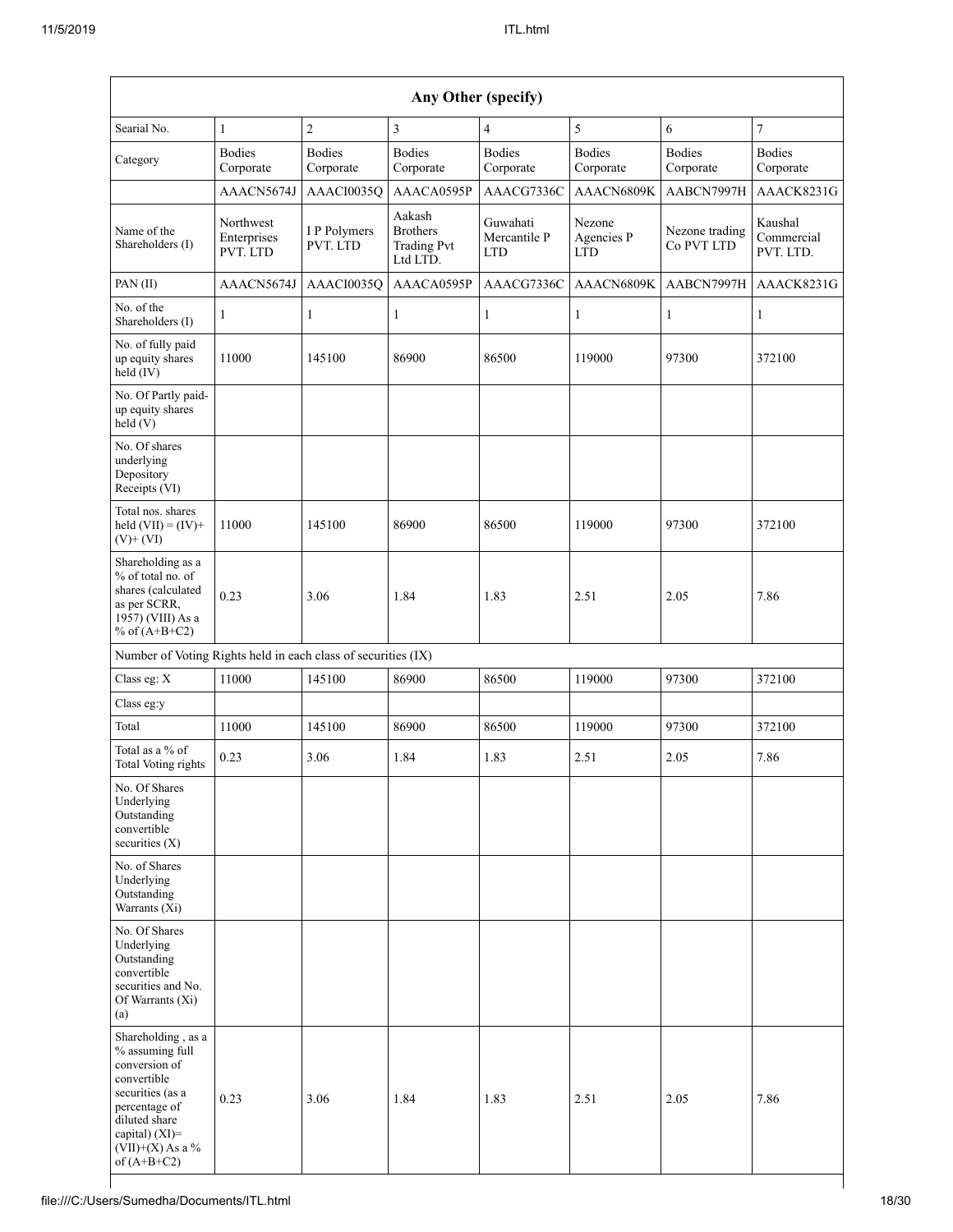l.

| Number of Locked in shares (XII)                                     |       |        |       |       |        |       |        |
|----------------------------------------------------------------------|-------|--------|-------|-------|--------|-------|--------|
| No. $(a)$                                                            |       |        |       |       |        |       |        |
| As a % of total<br>Shares held (b)                                   |       |        |       |       |        |       |        |
| Number of Shares pledged or otherwise encumbered (XIII)              |       |        |       |       |        |       |        |
| No. (a)                                                              |       |        |       |       |        |       |        |
| As a % of total<br>Shares held (b)                                   |       |        |       |       |        |       |        |
| Number of equity<br>shares held in<br>dematerialized<br>form $(XIV)$ | 11000 | 145100 | 86900 | 86500 | 119000 | 97300 | 372100 |
| Reason for not providing PAN                                         |       |        |       |       |        |       |        |
| Reason for not<br>providing PAN                                      |       |        |       |       |        |       |        |
| Shareholder type                                                     |       |        |       |       |        |       |        |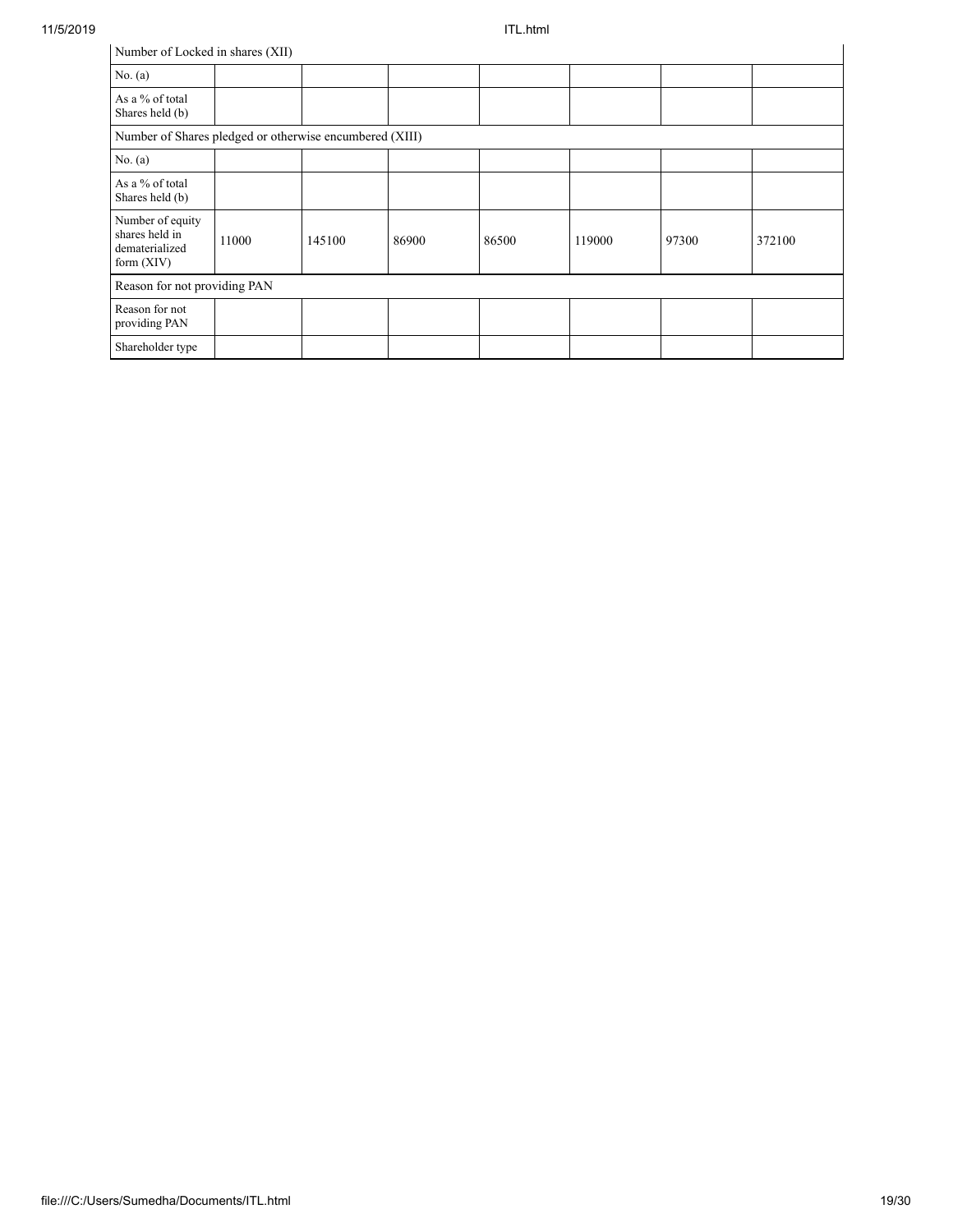|                                                                                                                                                                                      |                                                               | Any Other (specify)       |                             |                       |
|--------------------------------------------------------------------------------------------------------------------------------------------------------------------------------------|---------------------------------------------------------------|---------------------------|-----------------------------|-----------------------|
| Searial No.                                                                                                                                                                          | 8                                                             | 9                         | 10                          |                       |
| Category                                                                                                                                                                             | <b>Bodies Corporate</b>                                       | <b>Bodies Corporate</b>   | <b>Bodies Corporate</b>     | Click here to go back |
|                                                                                                                                                                                      | AABCE3230E                                                    | AAACV0012G                | AABCJ0323P                  |                       |
| Name of the<br>Shareholders (I)                                                                                                                                                      | Eastern Tube Co. PVT. LTD.                                    | Vishakha Builders Pvt Ltd | Jajodia Real Estate Pvt Ltd |                       |
| PAN (II)                                                                                                                                                                             | AABCE3230E                                                    | AAACV0012G                | AABCJ0323P                  | Total                 |
| No. of the<br>Shareholders (I)                                                                                                                                                       | 1                                                             | 1                         | $\mathbf{1}$                | 10                    |
| No. of fully paid<br>up equity shares<br>$\text{held} (IV)$                                                                                                                          | 109300                                                        | 162800                    | 25000                       | 1215000               |
| No. Of Partly paid-<br>up equity shares<br>held (V)                                                                                                                                  |                                                               |                           |                             |                       |
| No. Of shares<br>underlying<br>Depository<br>Receipts (VI)                                                                                                                           |                                                               |                           |                             |                       |
| Total nos. shares<br>held $(VII) = (IV) +$<br>$(V)$ + $(VI)$                                                                                                                         | 109300                                                        | 162800                    | 25000                       | 1215000               |
| Shareholding as a<br>% of total no. of<br>shares (calculated<br>as per SCRR,<br>1957) (VIII) As a<br>% of $(A+B+C2)$                                                                 | 2.31                                                          | 3.44                      | 0.53                        | 25.66                 |
|                                                                                                                                                                                      | Number of Voting Rights held in each class of securities (IX) |                           |                             |                       |
| Class eg: X                                                                                                                                                                          | 109300                                                        | 162800                    | 25000                       | 1215000               |
| Class eg:y                                                                                                                                                                           |                                                               |                           |                             |                       |
| Total                                                                                                                                                                                | 109300                                                        | 162800                    | 25000                       | 1215000               |
| Total as a % of<br><b>Total Voting rights</b>                                                                                                                                        | 2.31                                                          | 3.44                      | 0.53                        | 25.66                 |
| No. Of Shares<br>Underlying<br>Outstanding<br>convertible<br>securities $(X)$                                                                                                        |                                                               |                           |                             |                       |
| No. of Shares<br>Underlying<br>Outstanding<br>Warrants (Xi)                                                                                                                          |                                                               |                           |                             |                       |
| No. Of Shares<br>Underlying<br>Outstanding<br>convertible<br>securities and No.<br>Of Warrants (Xi)<br>(a)                                                                           |                                                               |                           |                             |                       |
| Shareholding, as a<br>% assuming full<br>conversion of<br>convertible<br>securities (as a<br>percentage of<br>diluted share<br>capital) (XI)=<br>$(VII)+(X)$ As a %<br>of $(A+B+C2)$ | 2.31                                                          | 3.44                      | 0.53                        | 25.66                 |
| Number of Locked in shares (XII)                                                                                                                                                     |                                                               |                           |                             |                       |
| No. $(a)$                                                                                                                                                                            |                                                               |                           |                             |                       |
|                                                                                                                                                                                      |                                                               |                           |                             |                       |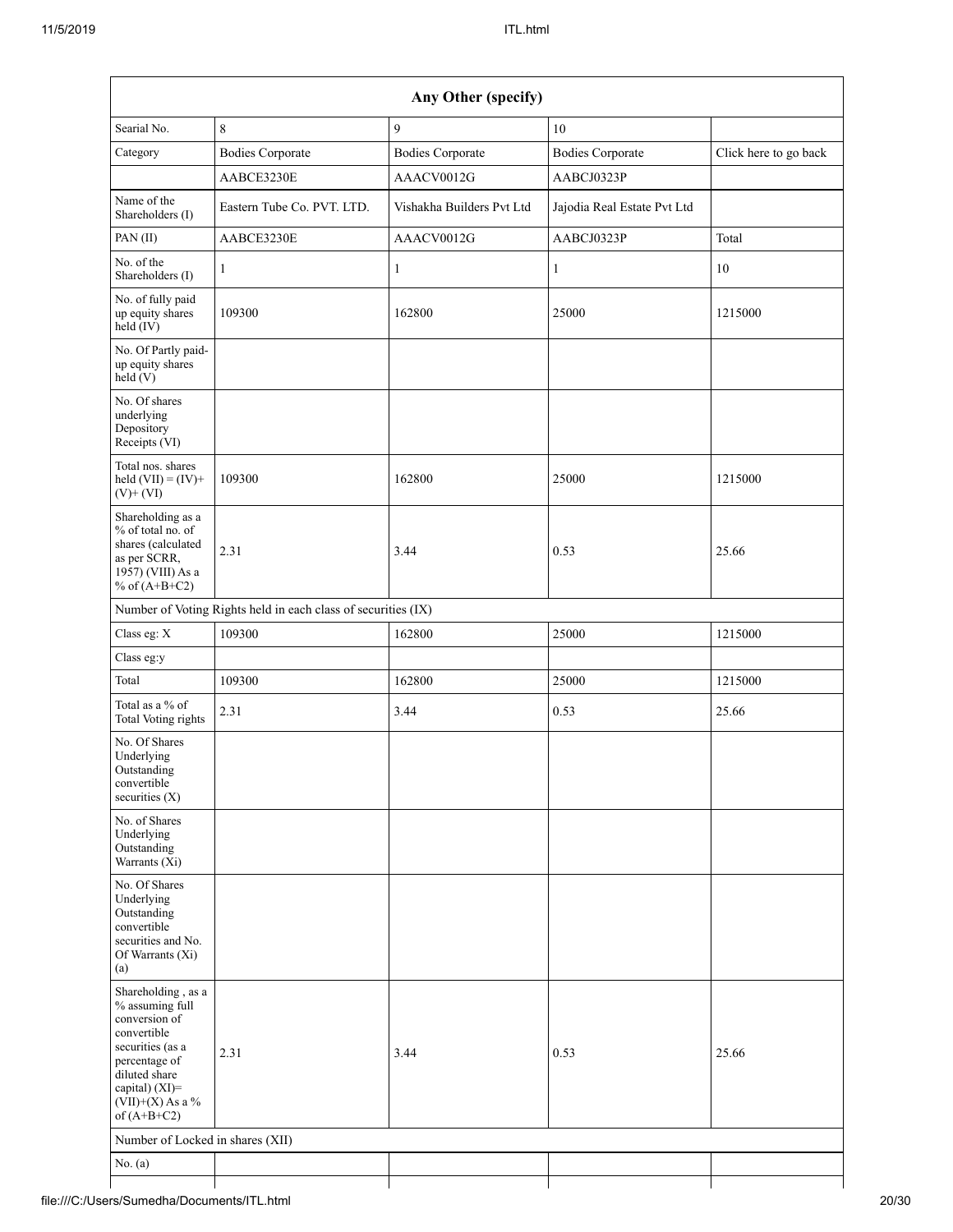| As a % of total<br>Shares held (b)                                   |        |        |       |         |  |  |  |
|----------------------------------------------------------------------|--------|--------|-------|---------|--|--|--|
| Number of Shares pledged or otherwise encumbered (XIII)              |        |        |       |         |  |  |  |
| No. $(a)$                                                            |        |        |       |         |  |  |  |
| As a % of total<br>Shares held (b)                                   |        |        |       |         |  |  |  |
| Number of equity<br>shares held in<br>dematerialized<br>form $(XIV)$ | 109300 | 162800 | 25000 | 1215000 |  |  |  |
| Reason for not providing PAN                                         |        |        |       |         |  |  |  |
| Reason for not<br>providing PAN                                      |        |        |       |         |  |  |  |
| Shareholder type                                                     |        |        |       |         |  |  |  |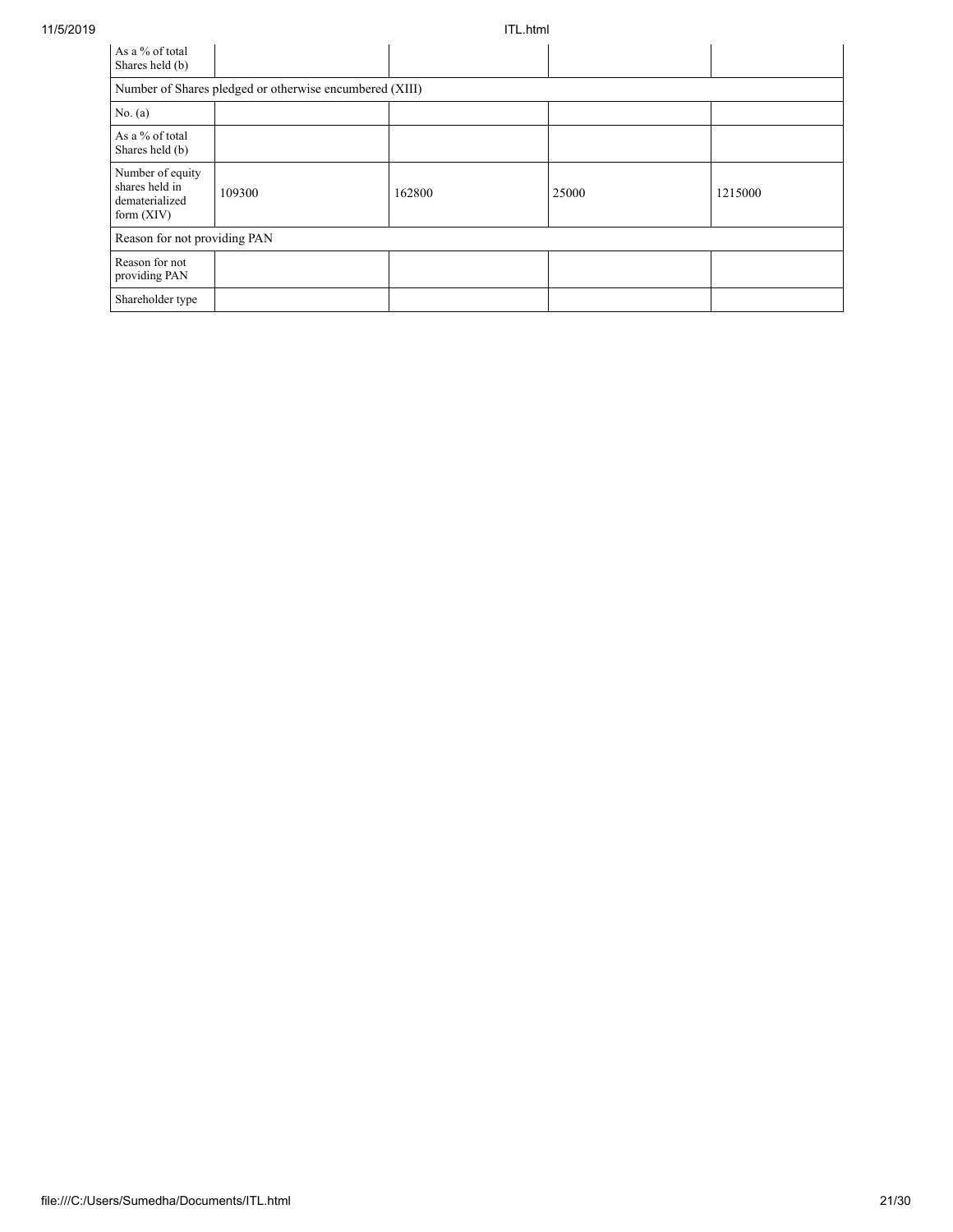| Searial No.                                                                                                                                                                          | $\mathbf{1}$                                                  | $\overline{c}$    | $\overline{3}$                 | $\overline{\mathbf{4}}$       | 5                              | $\sqrt{6}$                    |
|--------------------------------------------------------------------------------------------------------------------------------------------------------------------------------------|---------------------------------------------------------------|-------------------|--------------------------------|-------------------------------|--------------------------------|-------------------------------|
| Name of the<br>Shareholders (I)                                                                                                                                                      | <b>JUGAL KISHORE</b><br><b>AGIWAL</b>                         | <b>ASENLA A.O</b> | <b>AMONGLA</b><br><b>JAMIR</b> | DEEPAK KUMAR<br><b>KAPOOR</b> | <b>KRISHNA</b><br><b>GUPTA</b> | <b>SUMAN</b><br><b>CHOPRA</b> |
| PAN(II)                                                                                                                                                                              | AARPM6150A                                                    | ZZZZZ9999Z        | ZZZZZ9999Z                     | ABAPK7443G                    | BPWPG2077R                     | AMGPC7599A                    |
| No. of fully paid<br>up equity shares<br>held (IV)                                                                                                                                   | 60700                                                         | 140000            | 155000                         | 50000                         | 74400                          | 50800                         |
| No. Of Partly paid-<br>up equity shares<br>held(V)                                                                                                                                   |                                                               |                   |                                |                               |                                |                               |
| No. Of shares<br>underlying<br>Depository<br>Receipts (VI)                                                                                                                           |                                                               |                   |                                |                               |                                |                               |
| Total nos. shares<br>held $(VII) = (IV) +$<br>$(V)+(VI)$                                                                                                                             | 60700                                                         | 140000            | 155000                         | 50000                         | 74400                          | 50800                         |
| Shareholding as a<br>% of total no. of<br>shares (calculated<br>as per SCRR,<br>1957) (VIII) As a<br>% of $(A+B+C2)$                                                                 | 1.28                                                          | 2.96              | 3.27                           | 1.06                          | 1.57                           | 1.07                          |
|                                                                                                                                                                                      | Number of Voting Rights held in each class of securities (IX) |                   |                                |                               |                                |                               |
| Class eg: X                                                                                                                                                                          | 60700                                                         | 140000            | 155000                         | 50000                         | 74400                          | 50800                         |
| Class eg:y                                                                                                                                                                           |                                                               |                   |                                |                               |                                |                               |
| Total                                                                                                                                                                                | 60700                                                         | 140000            | 155000                         | 50000                         | 74400                          | 50800                         |
| Total as a % of<br>Total Voting rights                                                                                                                                               | 1.28                                                          | 2.96              | 3.27                           | 1.06                          | 1.57                           | 1.07                          |
| No. Of Shares<br>Underlying<br>Outstanding<br>convertible<br>securities (X)                                                                                                          |                                                               |                   |                                |                               |                                |                               |
| No. of Shares<br>Underlying<br>Outstanding<br>Warrants (Xi)                                                                                                                          |                                                               |                   |                                |                               |                                |                               |
| No. Of Shares<br>Underlying<br>Outstanding<br>convertible<br>securities and No.<br>Of Warrants (Xi)<br>(a)                                                                           |                                                               |                   |                                |                               |                                |                               |
| Shareholding, as a<br>% assuming full<br>conversion of<br>convertible<br>securities (as a<br>percentage of<br>diluted share<br>capital) (XI)=<br>$(VII)+(X)$ As a %<br>of $(A+B+C2)$ | 1.28                                                          | 2.96              | 3.27                           | 1.06                          | 1.57                           | 1.07                          |
| Number of Locked in shares (XII)                                                                                                                                                     |                                                               |                   |                                |                               |                                |                               |
| No. (a)                                                                                                                                                                              |                                                               |                   |                                |                               |                                |                               |
| As a % of total<br>Shares held (b)                                                                                                                                                   |                                                               |                   |                                |                               |                                |                               |
| Number of equity<br>shares held in                                                                                                                                                   | 60700                                                         | $\boldsymbol{0}$  | $\mathbf{0}$                   | 50000                         | 74400                          | $\mathbf{0}$                  |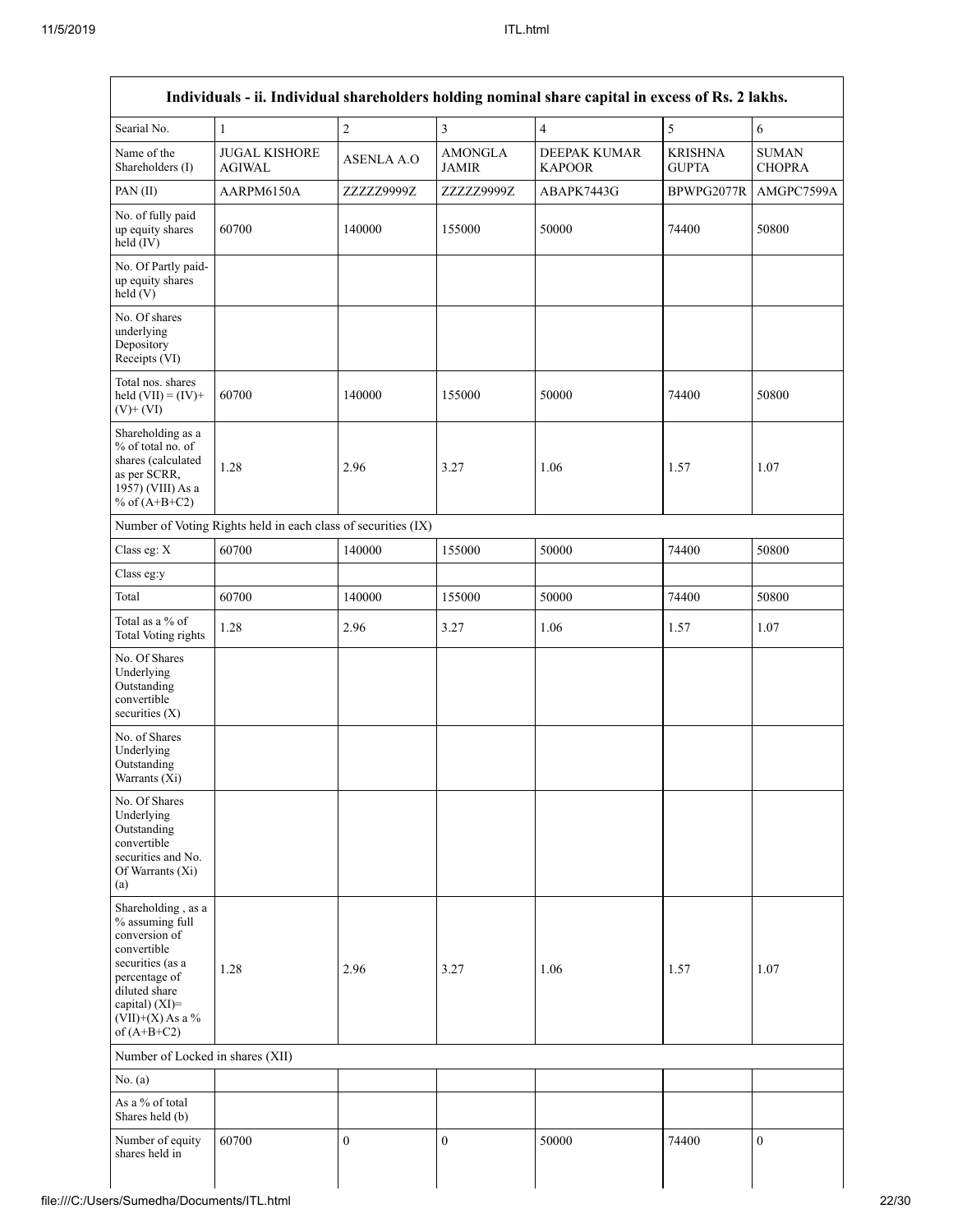| dematerialized<br>form $(XIV)$  |                              |                              |  |  |
|---------------------------------|------------------------------|------------------------------|--|--|
| Reason for not providing PAN    |                              |                              |  |  |
| Reason for not<br>providing PAN | Textual<br>Information $(1)$ | Textual<br>Information $(2)$ |  |  |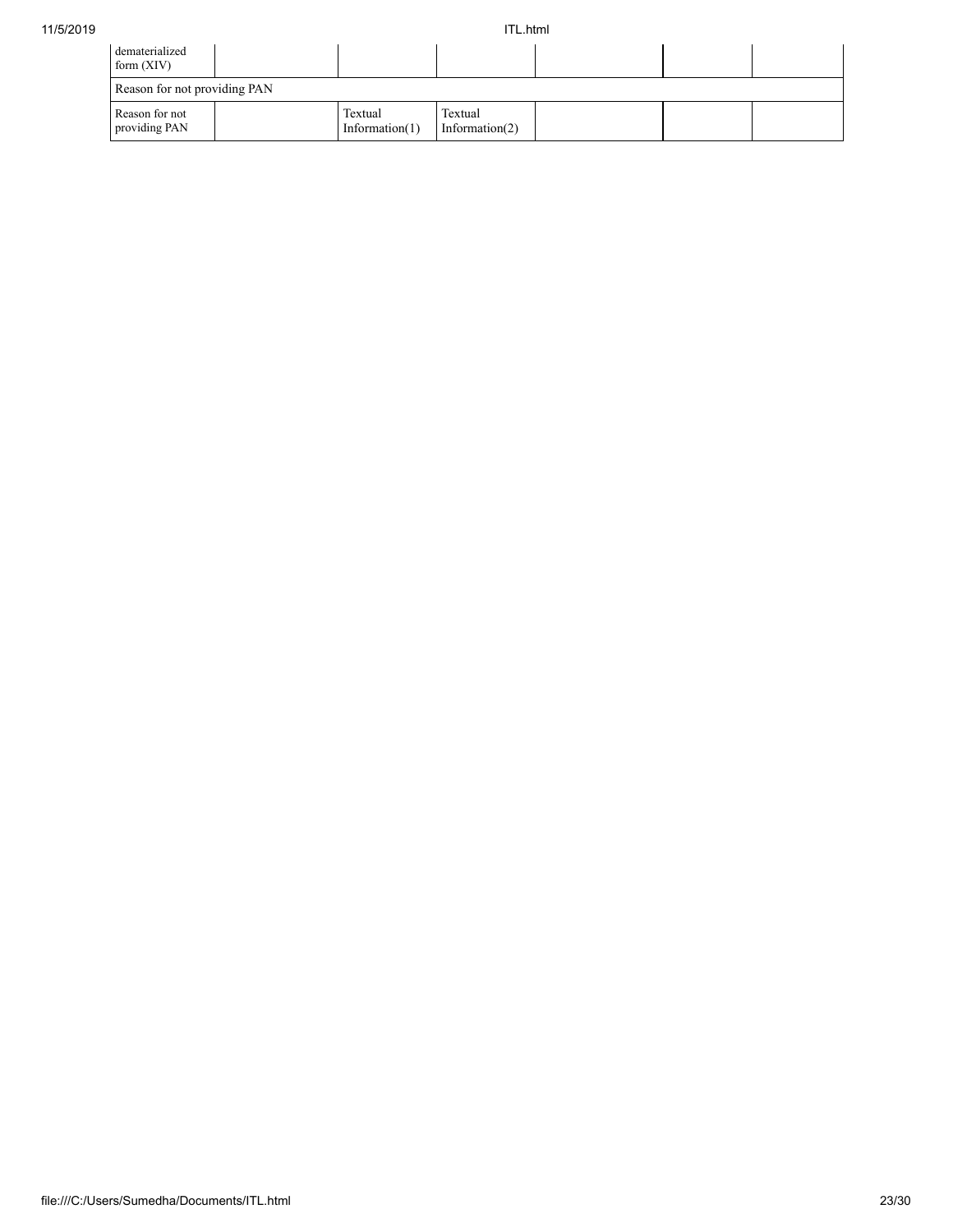|                                                                                                                                                                                      | Individuals - ii. Individual shareholders holding nominal share capital in excess of Rs. 2 lakhs. |
|--------------------------------------------------------------------------------------------------------------------------------------------------------------------------------------|---------------------------------------------------------------------------------------------------|
| Searial No.                                                                                                                                                                          |                                                                                                   |
| Name of the<br>Shareholders (I)                                                                                                                                                      | Click here to go back                                                                             |
| PAN(II)                                                                                                                                                                              | Total                                                                                             |
| No. of fully paid<br>up equity shares<br>$held$ (IV)                                                                                                                                 | 530900                                                                                            |
| No. Of Partly paid-<br>up equity shares<br>held(V)                                                                                                                                   |                                                                                                   |
| No. Of shares<br>underlying<br>Depository<br>Receipts (VI)                                                                                                                           |                                                                                                   |
| Total nos. shares<br>held $(VII) = (IV) +$<br>$(V)$ + $(VI)$                                                                                                                         | 530900                                                                                            |
| Shareholding as a<br>% of total no. of<br>shares (calculated<br>as per SCRR,<br>1957) (VIII) As a<br>% of $(A+B+C2)$                                                                 | 11.21                                                                                             |
|                                                                                                                                                                                      | Number of Voting Rights held in each class of securities (IX)                                     |
| Class eg: X                                                                                                                                                                          | 530900                                                                                            |
| Class eg:y                                                                                                                                                                           |                                                                                                   |
| Total                                                                                                                                                                                | 530900                                                                                            |
| Total as a % of<br>Total Voting rights                                                                                                                                               | 11.21                                                                                             |
| No. Of Shares<br>Underlying<br>Outstanding<br>convertible<br>securities (X)                                                                                                          |                                                                                                   |
| No. of Shares<br>Underlying<br>Outstanding<br>Warrants $(X_i)$                                                                                                                       |                                                                                                   |
| No. Of Shares<br>Underlying<br>Outstanding<br>convertible<br>securities and No.<br>Of Warrants (Xi)<br>(a)                                                                           |                                                                                                   |
| Shareholding, as a<br>% assuming full<br>conversion of<br>convertible<br>securities (as a<br>percentage of<br>diluted share<br>capital) (XI)=<br>$(VII)+(X)$ As a %<br>of $(A+B+C2)$ | 11.21                                                                                             |
| Number of Locked in shares (XII)                                                                                                                                                     |                                                                                                   |
| No. (a)                                                                                                                                                                              |                                                                                                   |
| As a % of total<br>Shares held (b)                                                                                                                                                   |                                                                                                   |
| Number of equity<br>shares held in<br>dematerialized<br>form $(XIV)$                                                                                                                 | 185100                                                                                            |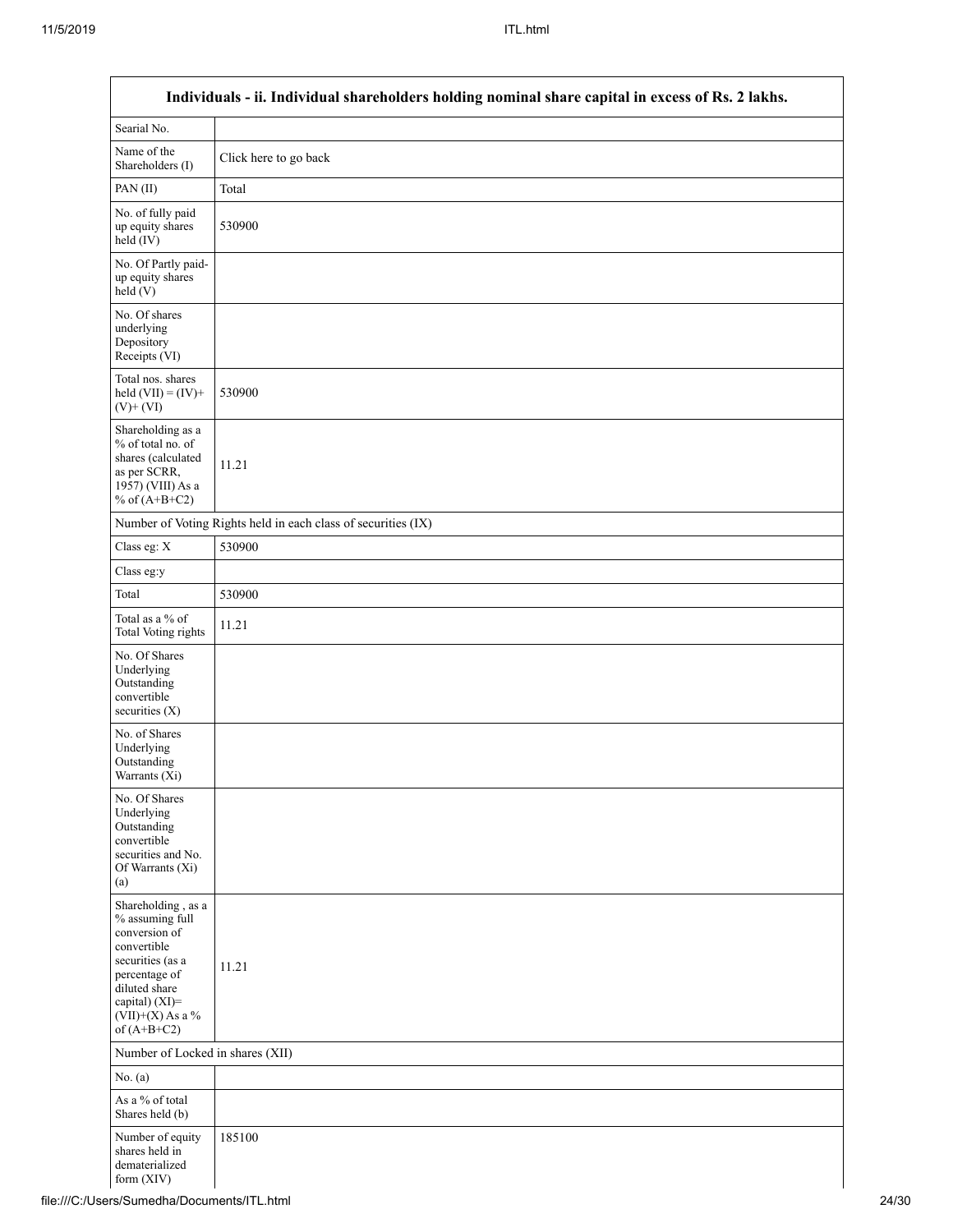| Reason for not providing PAN    |  |  |
|---------------------------------|--|--|
| Reason for not<br>providing PAN |  |  |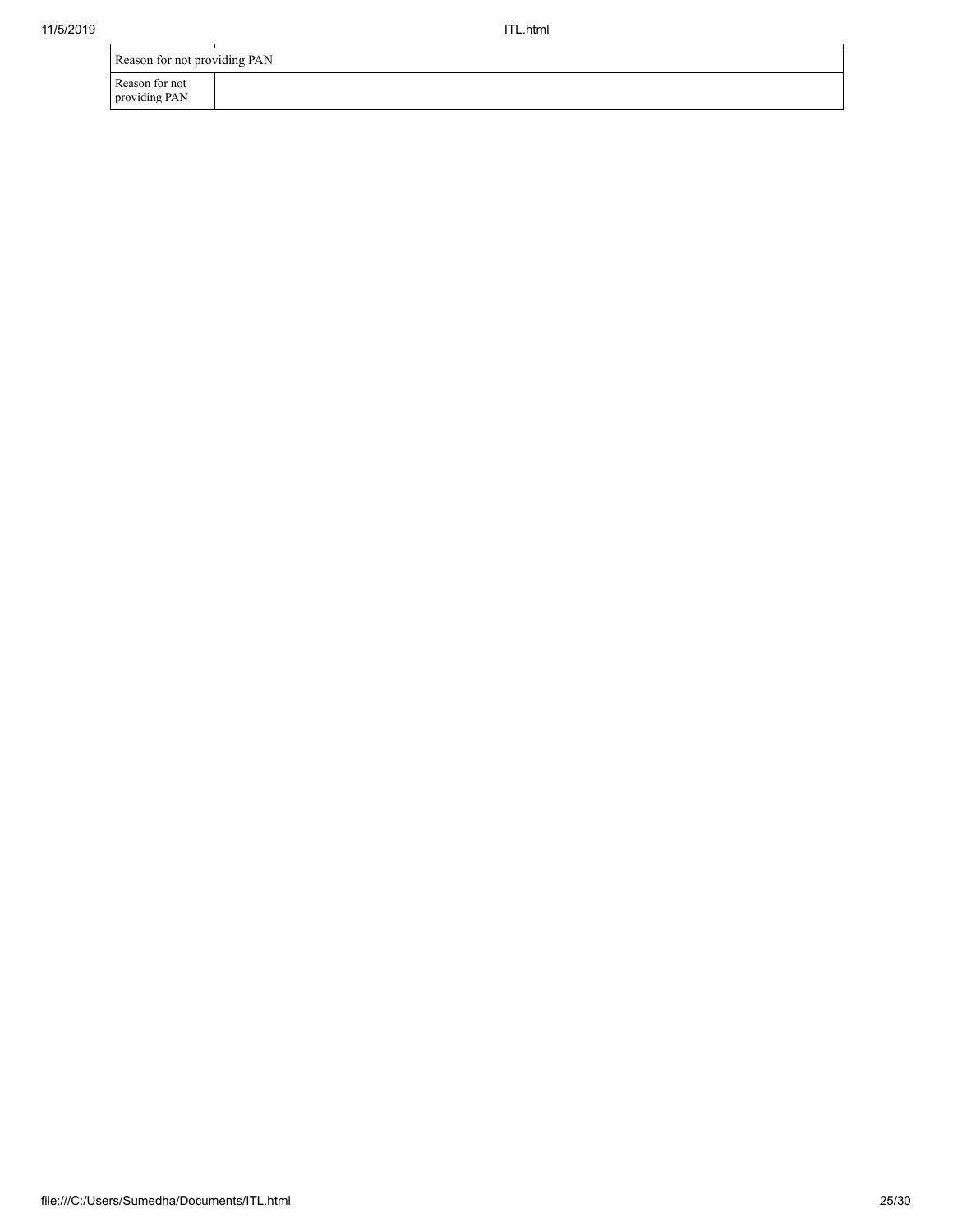| <b>Text Block</b>      |                                                               |  |  |
|------------------------|---------------------------------------------------------------|--|--|
| Textual Information(1) | The Shareholder lives in Nagaland where Pan is not mandatory. |  |  |
| Textual Information(2) | The Shareholder lives in Nagaland where Pan is not mandatory. |  |  |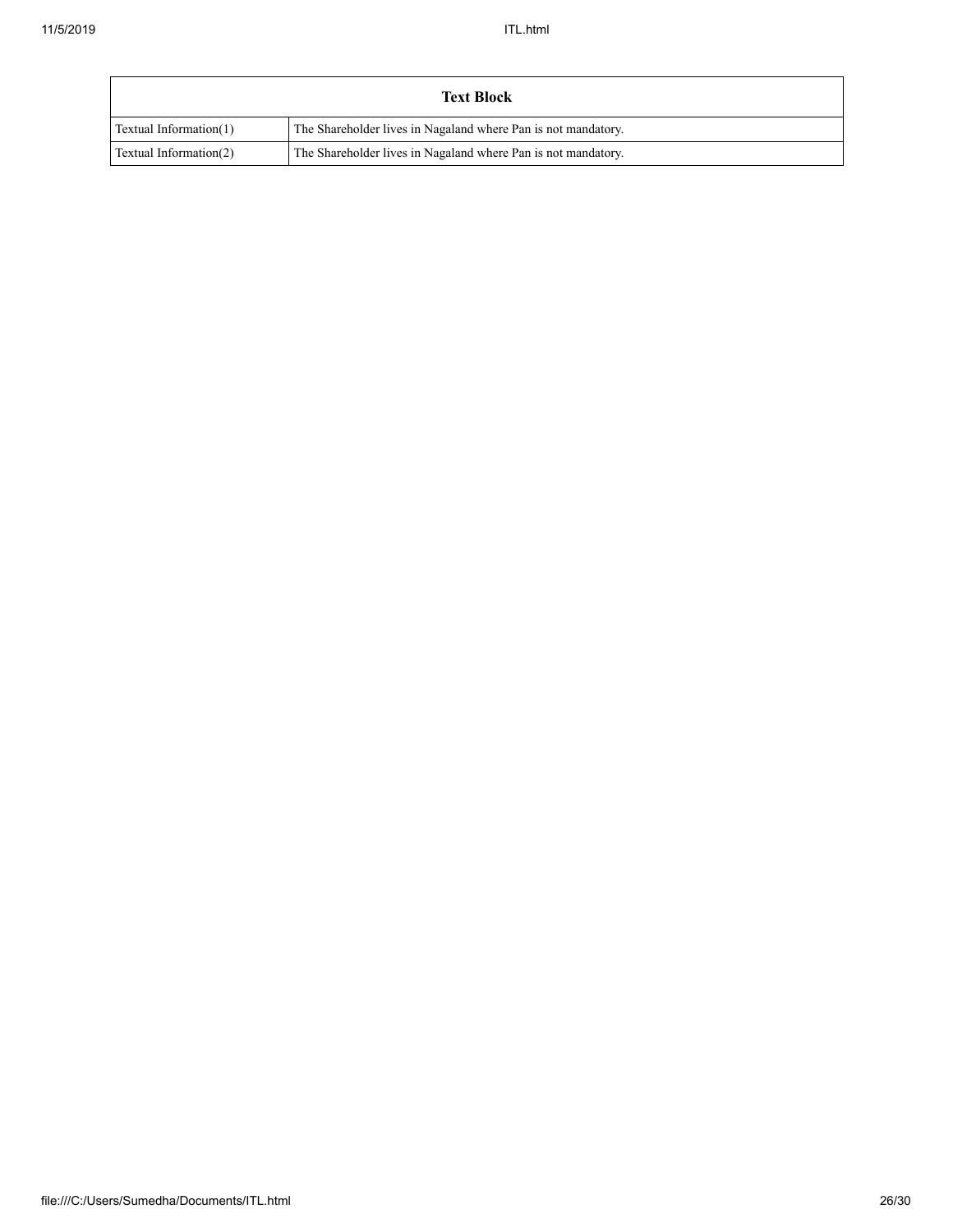| Any Other (specify)                                                                                                                                                                                                      |                                                               |                                                   |                                                |                          |  |
|--------------------------------------------------------------------------------------------------------------------------------------------------------------------------------------------------------------------------|---------------------------------------------------------------|---------------------------------------------------|------------------------------------------------|--------------------------|--|
| Searial No.                                                                                                                                                                                                              | $\mathbf{1}$                                                  | $\overline{c}$                                    | $\overline{3}$                                 |                          |  |
| Category                                                                                                                                                                                                                 | <b>Bodies Corporate</b>                                       | <b>Bodies Corporate</b>                           | <b>Bodies Corporate</b>                        |                          |  |
| Category / More<br>than 1 percentage                                                                                                                                                                                     | More than 1 percentage of<br>shareholding                     | More than 1 percentage of<br>shareholding         | More than 1 percentage of<br>shareholding      |                          |  |
| Name of the<br>Shareholders (I)                                                                                                                                                                                          | <b>ITL UDYOG LTD</b>                                          | <b>ITL STOCK &amp;</b><br><b>SHAREBROKERS LTD</b> | <b>GLORY ADVERTISING &amp;</b><br>MKTG PVT LTD | Click here to go<br>back |  |
| PAN(II)                                                                                                                                                                                                                  | AAACI9774L                                                    | AAACI1875N                                        | ZZZZZ9999Z                                     | Total                    |  |
| No. of the<br>Shareholders (I)                                                                                                                                                                                           | 1                                                             | $\mathbf{1}$                                      | $\mathbf{1}$                                   | $\boldsymbol{0}$         |  |
| No. of fully paid<br>up equity shares<br>$held$ (IV)                                                                                                                                                                     | 91800                                                         | 78100                                             | 50000                                          | $\boldsymbol{0}$         |  |
| No. Of Partly paid-<br>up equity shares<br>held $(V)$                                                                                                                                                                    |                                                               |                                                   |                                                |                          |  |
| No. Of shares<br>underlying<br>Depository<br>Receipts (VI)                                                                                                                                                               |                                                               |                                                   |                                                |                          |  |
| Total nos. shares<br>held $(VII) = (IV) +$<br>$(V)$ + $(VI)$                                                                                                                                                             | 91800                                                         | 78100                                             | 50000                                          | $\mathbf{0}$             |  |
| Shareholding as a<br>% of total no. of<br>shares (calculated<br>as per SCRR,<br>1957) (VIII) As a<br>% of $(A+B+C2)$                                                                                                     | 1.94                                                          | 1.65                                              | 1.06                                           | $\boldsymbol{0}$         |  |
|                                                                                                                                                                                                                          | Number of Voting Rights held in each class of securities (IX) |                                                   |                                                |                          |  |
| Class eg: X                                                                                                                                                                                                              | 91800                                                         | 78100                                             | 50000                                          | $\boldsymbol{0}$         |  |
| Class eg:y                                                                                                                                                                                                               |                                                               |                                                   |                                                |                          |  |
| Total                                                                                                                                                                                                                    | 91800                                                         | 78100                                             | 50000                                          | $\boldsymbol{0}$         |  |
| Total as a % of<br><b>Total Voting rights</b>                                                                                                                                                                            | 1.94                                                          | 1.65                                              | 1.06                                           | $\boldsymbol{0}$         |  |
| No. Of Shares<br>Underlying<br>Outstanding<br>convertible<br>securities $(X)$                                                                                                                                            |                                                               |                                                   |                                                |                          |  |
| No. of Shares<br>Underlying<br>Outstanding<br>Warrants $(X_i)$                                                                                                                                                           |                                                               |                                                   |                                                |                          |  |
| No. Of Shares<br>Underlying<br>Outstanding<br>convertible<br>securities and No.<br>Of Warrants (Xi)<br>(a)                                                                                                               |                                                               |                                                   |                                                |                          |  |
| Shareholding, as a<br>% assuming full<br>conversion of<br>convertible<br>securities (as a<br>percentage of<br>diluted share<br>capital) (XI)=<br>$(VII)+(X)$ As a %<br>of $(A+B+C2)$<br>Number of Locked in shares (XII) | 1.94                                                          | 1.65                                              | 1.06                                           | $\boldsymbol{0}$         |  |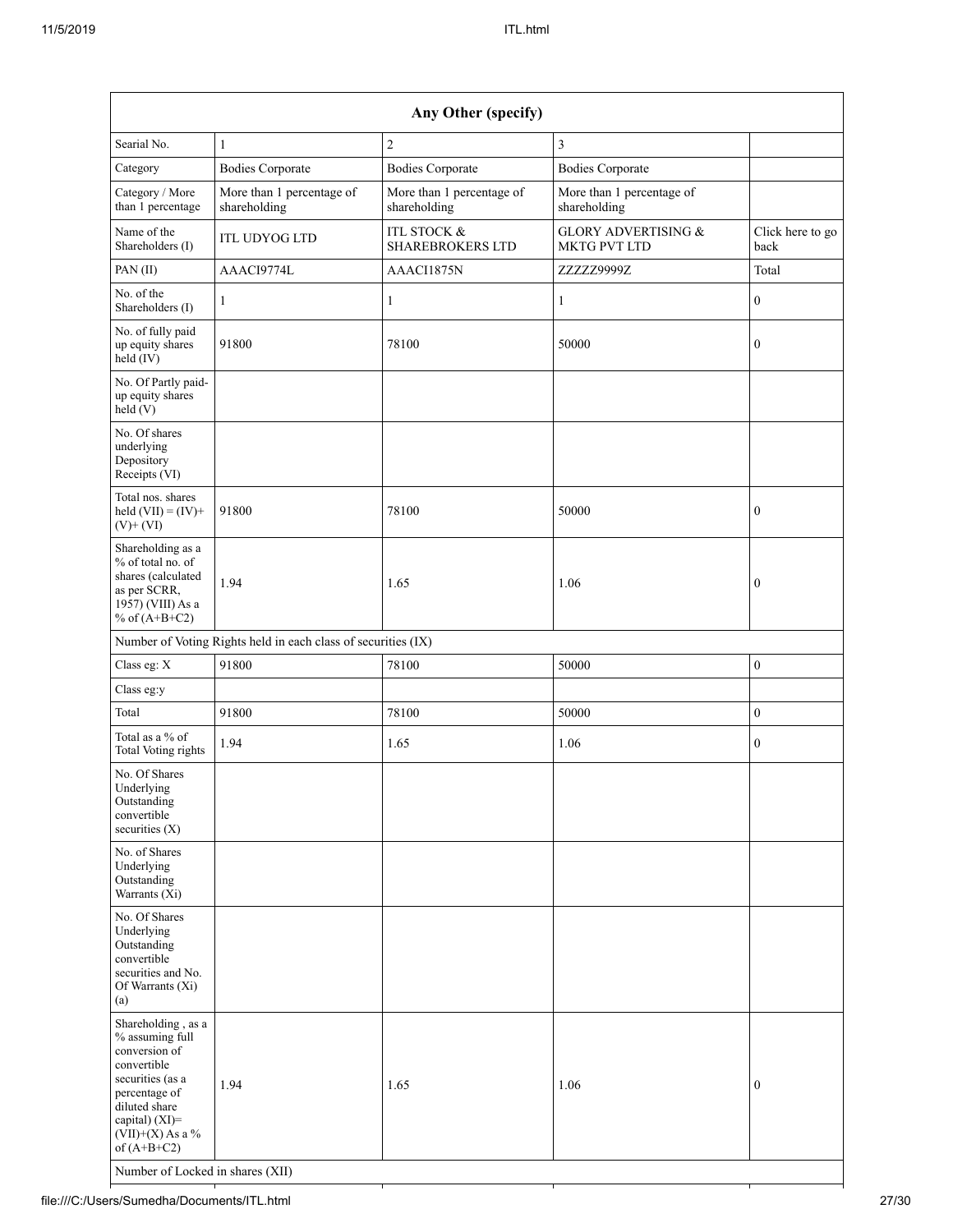| No. (a)                                                              |       |       |                        |              |
|----------------------------------------------------------------------|-------|-------|------------------------|--------------|
| As a % of total<br>Shares held (b)                                   |       |       |                        |              |
| Number of equity<br>shares held in<br>dematerialized<br>form $(XIV)$ | 91800 | 78100 | $\Omega$               | $\mathbf{0}$ |
| Reason for not providing PAN                                         |       |       |                        |              |
| Reason for not<br>providing PAN                                      |       |       | Textual Information(1) |              |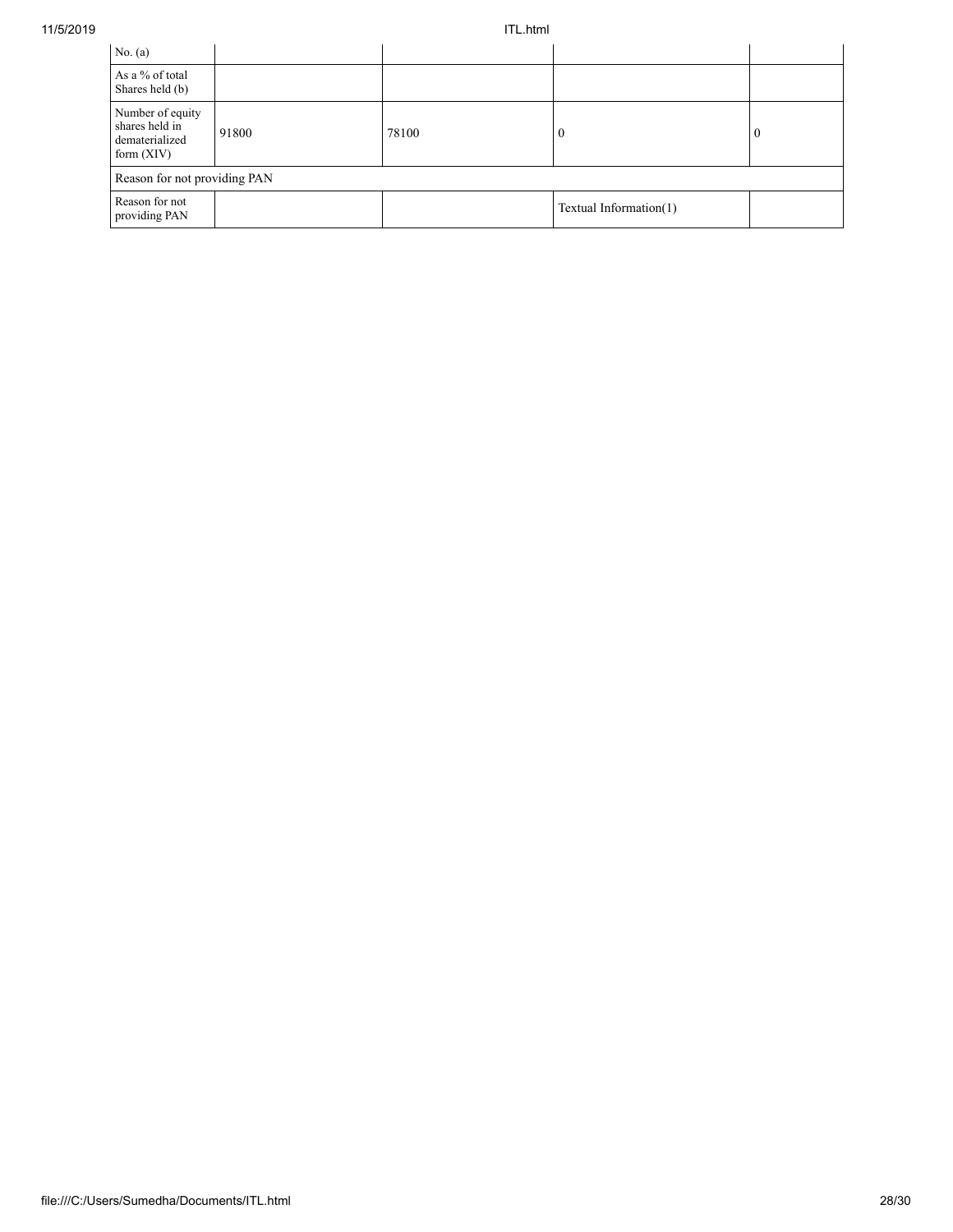| <b>Text Block</b>      |                                                                                                                              |  |  |
|------------------------|------------------------------------------------------------------------------------------------------------------------------|--|--|
| Textual Information(1) | The company Holding 50000 shares which is less than 1% accoring to Issued and Subscribed Capital so<br>Pan is not mandatory. |  |  |